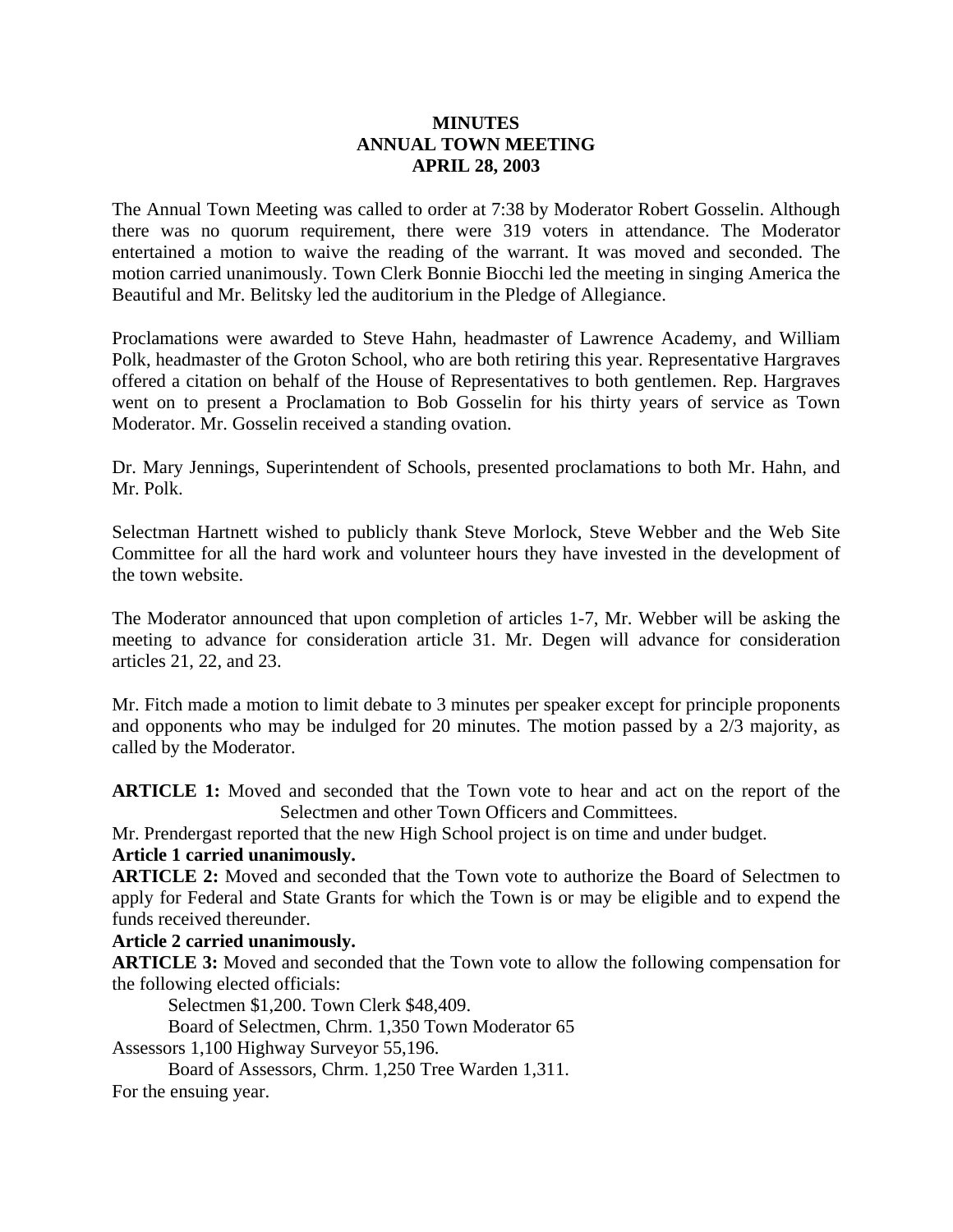Mr. Fitzgerald made a motion, which was seconded, to amend the salaries of the Town Clerk and Highway Surveyor. His intent was to remove the Cost Of Living Adjustment (COLA) of 2% for the salaries of these elected officials. Finance Committee chair, Garrett Boles recommended against supporting the amendment. Mr. Miller spoke against the amendment. Ms. Fucillo spoke against the amendment. She urged the meeting to support the COLA for the two elected officials. **The amendment was defeated**.

# **Article 3: Carried by majority.**

**ARTICLE 4:** Moved and seconded that the Town vote to amend the Personnel By-Law Wage and Classification Schedule for the period July 1, 2003-Dec. 31, 2003 and for the period January 1, 2004-June 30, 2004 as set forth in the Schedules in the April 28, 2003 Annual Town Meeting Warrant, Summary, and Recommendation document. (see attached document).

Moved and seconded that the Town vote to amend the Personnel By-Law Wage and Classification Schedule for the period July 1, 2003-Dec. 31, 2003 by adding the position of Treasurer/Tax Collector as Grade 14.

Joan Hutchinson, on behalf of the Personnel Board explained the wage and classification schedule and its implementation. She spoke about how below average Groton's workers were paid and that they should be brought up-to-date.

Mr. Fitzgerald made a motion, which was seconded, to delete the 2% COLA. Mr. Todd Hutchinson spoke on behalf of the Finance Committee and stated that the 2% COLA was preferable to some members over the entire wage and classification plan. Kevin McElearney spoke in favor of the amendment. Mr. Searle stated that in 1999 when the Bennett study was completed, a commitment was made to perform a salary study every two years. He spoke in favor of the wage and classification plan. Mr. McNierney spoke in favor of the wage and classification plan. Steve Boczenowski spoke on behalf of the Finance Committee who voted to support the plan. Selectman Chamberlin spoke in favor.

Mr. Miller moved the question. The question was moved by a 2/3 majority as called by the Moderator. **The motion to amend was defeated**.

Mr. Lyman spoke regarding the phasing in of the wage and classification plan. He moved to amend the main motion under article 4 by eliminating the Personnel Bylaw Wage and Classification Schedule "Fiscal 2004 (July 2003)"as printed in the warrant and changing the Personnel Bylaw Wage and Classification Schedule "Fiscal 2004 (January 2004) as printed in the warrant to read "Fiscal 2004 (July 2003). The Finance Committee thought that would put a strain on the budget as the money was not allotted for it.

Mr. Miller moved the question. The question was moved unanimously. **The amendment was defeated.**

#### **Article 4 carried by majority.**

**ARTICLE 5:** Moved and seconded that the Town vote to authorize the Board of Selectmen to enter into an intermunicipal agreement with the Town of Townsend for the purpose of providing Advanced Life Support (ALS) ambulance service.

#### **Article 5 carried by majority**.

At 9 pm there were 638 voters in attendance.

#### **ARTICLE 6:**

Mr. Boles made a presentation regarding the financial status of the town and the budget.

Mr. Maloomian, a former member of the Finance Committee, urged the meeting to vote down the budget.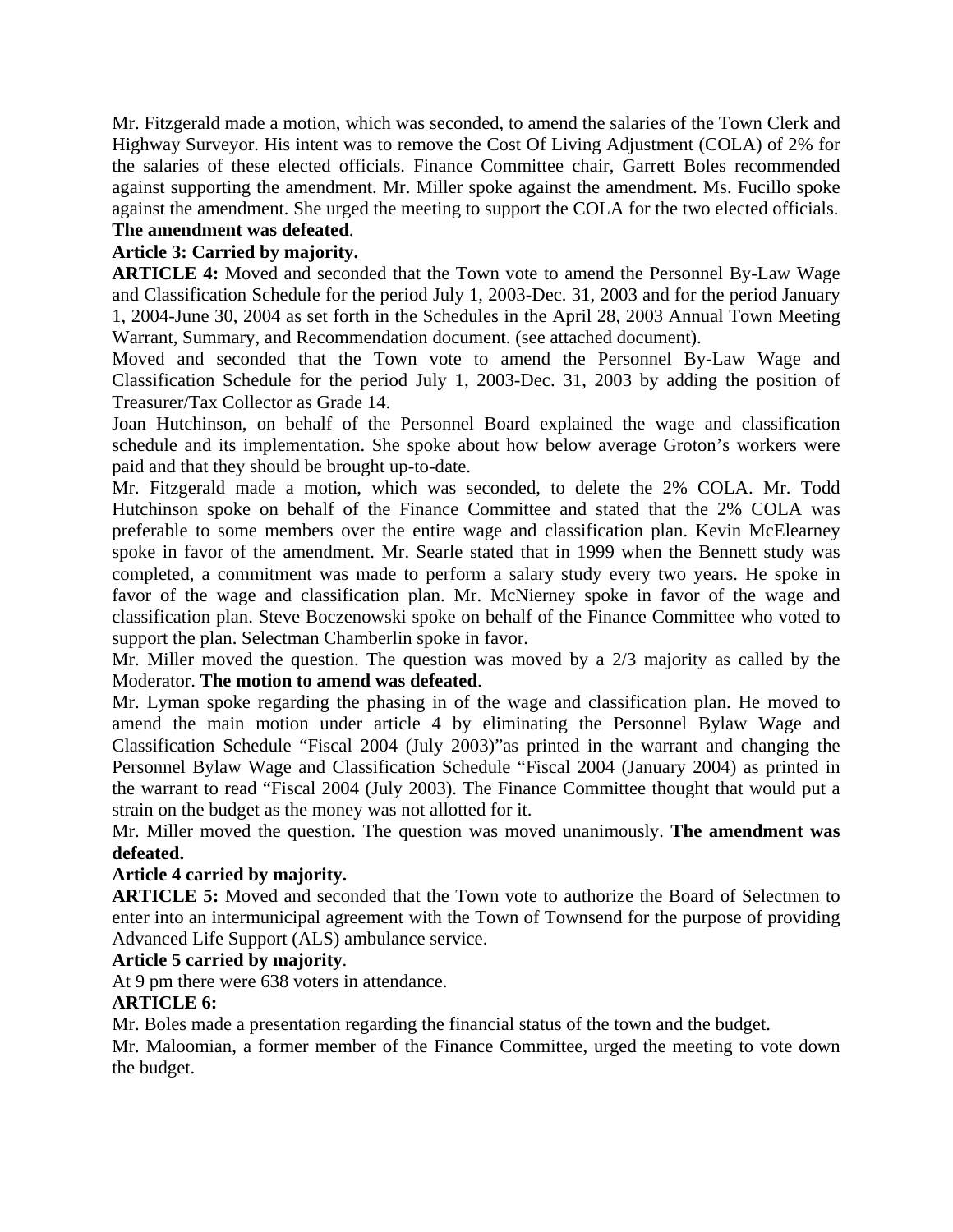Mr. Maloomian made a motion that the FY04 Finance Committee budget be sent back to the Finance Committee for a complete review and resubmission to an adjourned session of the 2003 Annual Town Meeting.

Mr. Wilson spoke in favor of supporting the budget as prepared. He stated that many hours of thought and work had gone into the preparation of this budget. Mr. Cunningham spoke against Mr. Maloomian's motion. Mr. Boles spoke adamantly in opposition to Mr. Maloomian's amendment. Mr. Delaney spoke against the proposal to "cut" the front end loader and "tinker" with his budget. Ms. Mendall spoke in opposition to the motion. Mr. Browne spoke seeking a way to contain the budget. He supported the motion. Mr. Lyman stated that we have "an excellent public school system, that the cuts in state aid are real and that unfunded mandates are real." He stated that the "pain" should be evenly distributed.

Mr. Miller spoke in support of the school override. Julie Alwick spoke against the motion. There was considerable debate before Mrs. Pine moved the question. The question was moved, as declared by the Moderator

#### **The motion was defeated.**

## **1) GENERAL GOVERNMENT**

Moved and seconded that the Town vote to appropriate from Conservation Fees Receipts Reserved the sum of \$15,000 to the Conservation Commission and to raise and appropriate the sum of \$1,393,772 for a total of \$l,408,372 for General Government as represented by lines 1000 through 1600 in the Budget; each line item to be considered as a separate appropriation for the purposes voted.

#### **Carried by majority.**

## **2) PROTECTION OF PERSONS AND PROPERTY**

Moved and seconded that the Town vote to appropriate from Emergency Medical Services Receipts Reserved the sum of \$50,000 to Emergency Medical Services and to raise and appropriate the sum of \$2,274,330 for a total of \$2,324,330 for Protection of Persons and Property as represented by lines 2000 through 2242 in the Budget; each line item to be considered as a separate appropriation for the purposes voted.

## **Carried by majority.**

# **3) SCHOOLS**

Moved and seconded that the Town vote to raise and appropriate the sum of \$19,596,649 for Schools as represented by Lines 3000 through 3035 in the budget, exclusive of line 3034 Additional Groton Dunstable Regional School District Additional Expenses: Tier 1 Override, and line 3035 Additional Groton Dunstable Regional School District Additional Expenses: Tier 1 Override, Lines 3000 and 3010 to be considered together a single, separate appropriation for the purposes voted, and lines 3020, 3021, 3022, 3023 and 3030 to be considered together a single, separate appropriation for the purposes voted, provided, however, that the amounts in lines 3010, 3023 and 3030 shall be appropriated only to the extent received by the Town from the Commonwealth.

A motion was made and seconded to amend line item 3000 entitled operating expenses of

Nashoba Valley Technical High School District by striking FY04 Finance Committee recommendation of \$343,891 and inserting \$406, 416.

Mr. Boczenowski spoke against the amendment. Superintendent Judy Kliemewicz spoke in favor of the amendment.

Tellers were called and sworn as follows:

Joelle Graham Georgess McHargue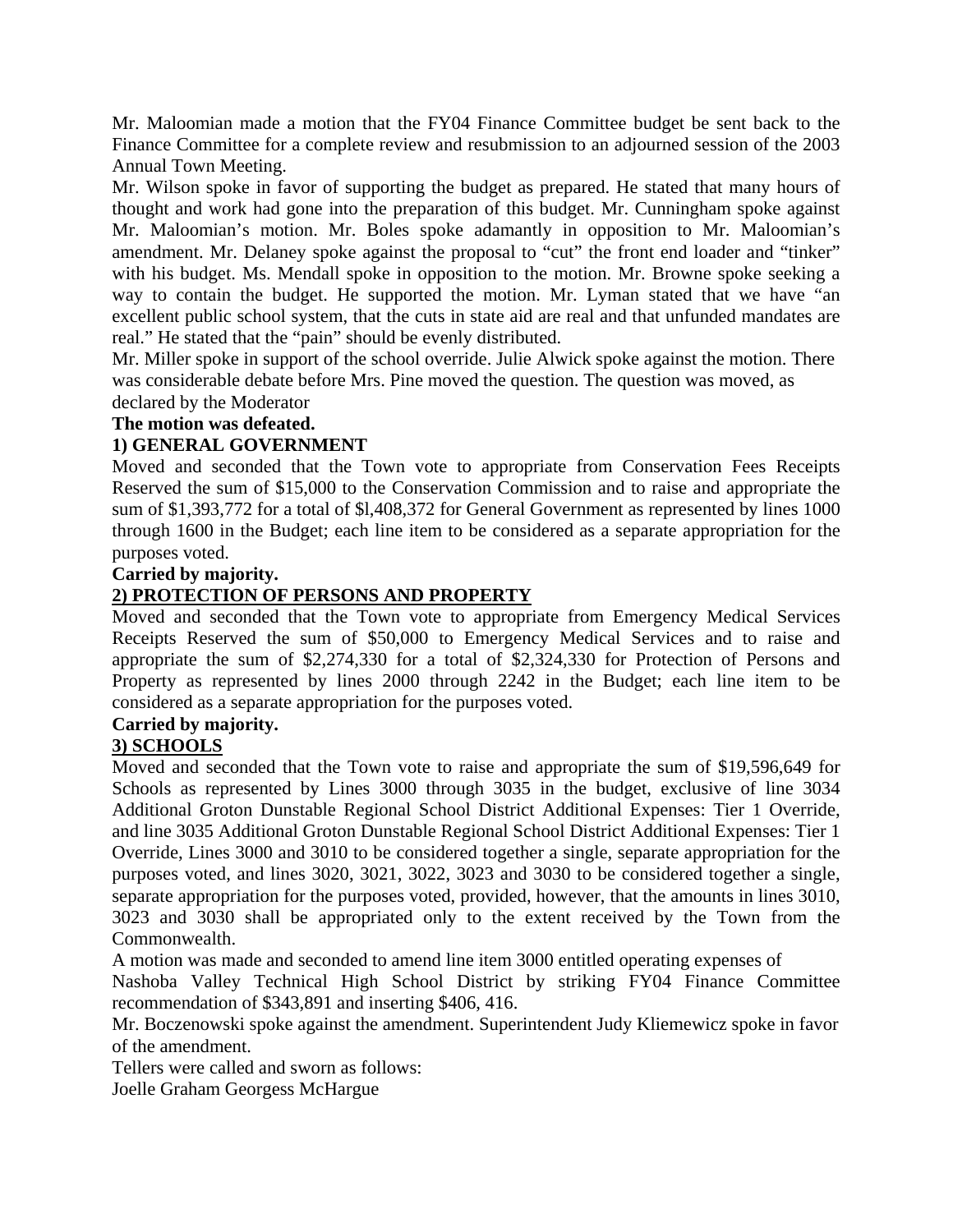Melanie Hubbard Constance Sartini Robert Johnson

Teller affirmed:

Andrew Searle.

# **The motion to amend carried 345 in favor, 177 opposed.**

An amendment was made by Steve Boczenowski to correct the language in the main motion to reflect Tier 1 and Tier 2 to read as Tier 1a and Tier 1b.

# **The amendment carried**.

Moved and seconded, in addition to the amounts voted under Lines 3000 through 3030 in the budget, the Town vote to raise and appropriate the sum of \$1,476,323, as shown in Line 3034, Additional Expenses: Tier 1A, Override, to pay the assessment of the Groton-Dunstable Regional School District for the ensuing year, provided, however, that this appropriation shall be contingent upon a favorable Proposition 2 ½ override vote at an election, under Massachusetts General Laws Chapter 59, Section 21C, clause (g).

Moved and seconded in addition to the amounts voted under Lines 3000 through 3030 in the budget, the Town vote to raise and appropriate the sum of \$1,004,427, as shown in Line 3035, Additional Expenses: Tier 1B, Override, to pay the assessment of the Groton Dunstable Regional School District for the ensuing year, provided, however, that this appropriation shall be contingent upon a favorable Proposition 2½ override vote at an election, under Massachusetts General Laws Chapter 59, Section 21C, clause (g).

Superintendent Jennings made a motion to postpone the discussion of article 6.3 until the adjourned session on May  $5<sup>th</sup>$ .

# **Carried by majority.**

# **4) HIGHWAY AND HEALTH**

Moved and seconded that the Town vote to raise and appropriate the sum of \$1,324,646 for Highway and Health as represented by lines 4000 through 4145 in the Budget; each line item to be considered as a separate appropriation for the purposes voted.

## **Carried unanimously.**

# **5) LIBRARY AND CITIZEN'S SERVICES**

Moved and seconded that the Town vote to raise and appropriate the sum of \$814,546 for Library and Citizen's Services as represented by lines 5000 through 5161 in the Budget; each line item to be considered as a separate appropriation for the purposes voted.

## **Carried unanimously.**

## **6) DEBT SERVICE**

Moved and seconded that the Town vote to raise and appropriate the sum of \$1,712,574 for Debt Service as represented by lines 6000 through 6040 in the Budget; each line item to be considered as a separate appropriation for the purposes voted.

## **Carried by majority.**

# **7) EMPLOYEE BENEFITS**

Moved and seconded that the Town vote to raise and appropriate the sum of \$1,418,691 for Employee Benefits as represented by lines 7000 through 7041in the budget; each line item to be considered as a separate appropriation for the purposes voted.

A motion was made by to amend line item 7040 by striking the number \$817,000 and replacing it with the figure \$610,635. A lengthy discussion ensued regarding equity and the legality of such a measure.

Mr. Fisher moved the question. The question was moved unanimously.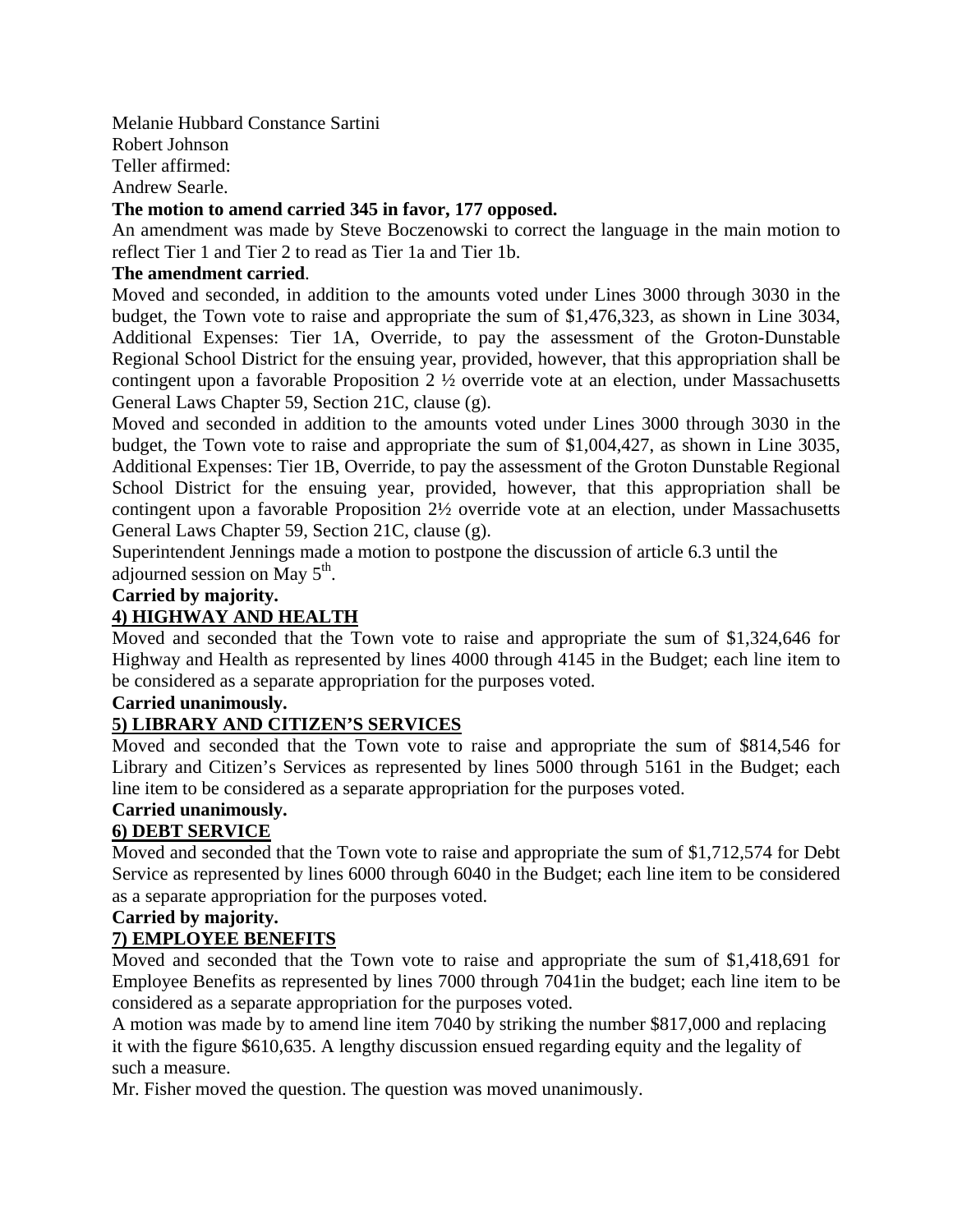### **The amendment was defeated. Carried by majority.**

A motion was made and seconded by Mrs. Pine to adjourn until Monday, May 5<sup>th</sup> at 7:30 pm. **Carried by majority.**

The adjourned session of the Annual Town Meeting was called to order by Moderator Robert S. Gosselin at 7:30 pm. There was no quorum requirement but there were 223 voters in the auditorium at that time. The chair entertained a motion, which was seconded, to advance for consideration articles 21, 22 and 23.

# **The motion carried unanimously.**

**ARTICLE 21:** Moved and seconded that the Town vote to amend Chapter 218, Zoning, of the Code of the Town of Groton by deleting existing section 218-30, Water Resource Protection Overlay District in its entirety, and substituting therefor a new section 218-30, Water Resource Protection Overlay District, the text of which is on file in the Office of the Town Clerk. (As follows)

## **SECTION 218-30**

## **Water Resource Protection Overlay Districts**

**A. Purpose.** The purpose of the Water Resource Protection Districts is:

- 1. to promote the health, safety, and general welfare of the community by ensuring an adequate quality and quantity of drinking water for the residents, institutions, and businesses;
- 2. to preserve and protect existing and potential sources of drinking water supplies;
- 3. to conserve the natural resources of the Town; and
- 4. to prevent temporary and permanent contamination of the environment.

**B. Authority.** The Water Resource Protection Districts are created pursuant to authority provided by G.L. c. 40A and the Home Rule Amendment, Article 89 of the Amendments to the Constitution of the Commonwealth.

**C. Definitions.** For the purposes of this Section, the following words and phrases shall be defined as follows. References to statutes and regulations shall be deemed a reference to such laws and regulations as of the effective date of this section.:

**Aquifer** - Geologic formation composed of rock, sand, or gravel that contains significant amounts of potentially recoverable water.

**Automobile graveyard and junkyard** - An establishment or place of business which is used, maintained, or operated for storing, keeping, buying, or selling wrecked, scrapped, ruined, or dismantled motor vehicles or motor vehicle parts, as defined in G.L. c. 140B, s. 1.

**Commercial fertilizers** - Any substance containing one or more recognized plant nutrients which is used for its plant nutrient content and which is designed for use, or claimed to have value in promoting plant growth, except unmanipulated animal and vegetable manures, marl, lime, limestone, wood ashes, and gypsum, as defined in G.L. c. 128, s. 64.

**De-icing chemicals** - Sodium chloride, chemically treated abrasives, or other chemicals used for snow and ice removal.

**Earth Removal** - The removal or relocation of geologic materials such as topsoil, sand, gravel, metallic ores, or bedrock.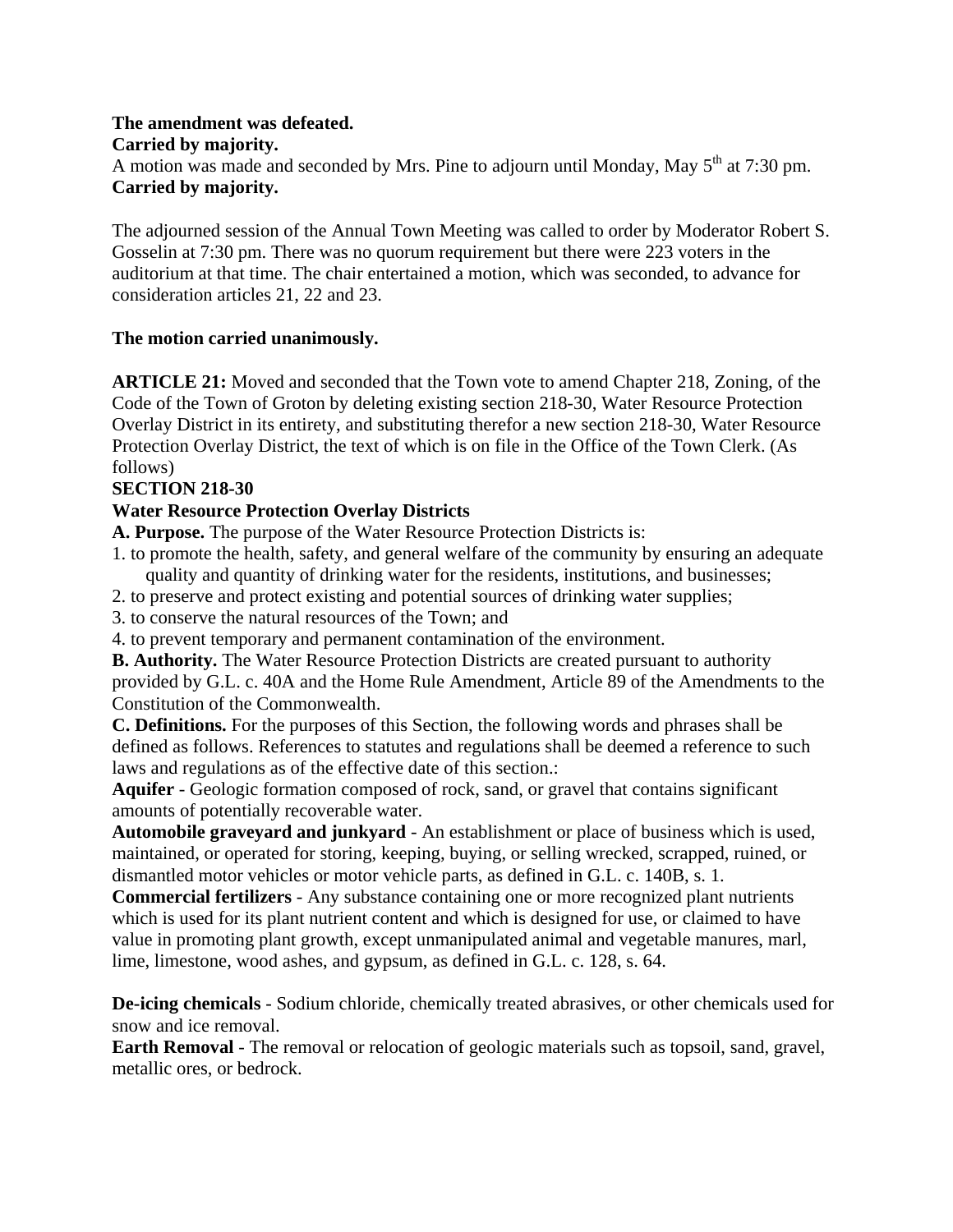**Hazardous Material** - Any substance or mixture of physical, chemical, or infectious characteristics posing a significant, actual or potential hazard to water supplies or other hazards to human health if such substance or mixture were discharged to land or water. Hazardous materials include, without limitation, synthetic organic chemicals, petroleum products, heavy metals, radioactive or infectious wastes, acids and alkalis, and all substances defined as toxic or hazardous under G.L. c. 21C and 21E and 310 CMR 30.00, and also include such products as solvents and thinners in quantities greater than normal household use.

**Impervious surface** - Material or structure on, above, or below the ground that does not allow precipitation to penetrate directly into the soil.

**Landfill and open dump** - A facility or part of a facility for solid waste disposal (excluding transfer facilities) established in accordance with the provisions of 310 CMR 19.006.

**Recharge Areas** - Areas that collect precipitation or surface water and carry it to aquifers. **Sanitary Wastewater** - Any water-carried putrescible waste resulting from the discharge of water closets, laundry tubs, washing machines, sinks, showers, dishwashers, or any other source. **Soil conditioner** - Any manipulated substance or mixture of substances whose primary function is to modify the physical structure of soils so as to favorably influence plant growth, except unmanipulated animal and vegetable manures, marl, lime, limestone, wood ashes, and gypsum, as defined in G.L. c. 128, s. 64.

**Storage or landfilling of sludge and septage** - Use of land to store sludge or septage as those terms are defined in 310 CMR 32.00.

**Wastewater treatment works** - Any and all devices, processes and properties, real or personal, used in the collection, pumping, transmission, storage, treatment, disposal, recycling, reclamation, or reuse of waterborne pollutants, but not including any works receiving a hazardous waste from off the site of the works for the purpose of treatment, storage or disposal, all as defined and regulated by 314 CMR 5.00.

**Water Resource Protection District I (WRPD I)** - The protective radius required around a public water supply well or wellfield, as set forth in 310 CMR 22.02's definition of "Zone I."

**Water Resource Protection District II (WRPD II)** - WRPD II is bounded by the **most extensive** of the following parameters: (a) that area of the aquifer that contributes water to a public water supply well or wellfield under the most severe pumping and recharge conditions that can realistically be anticipated, as set forth in 310 CMR 22.02's definition of "Zone II;" (b) Interim wellhead Protection Areas, as established in the Town and defined by 310 CMR 22.02; and (c) the surrounding high and medium yield aquifers within the Town, having a transmissivity of 1,350-4,000 ft<sup>2</sup>/day (potential well yield 100 to 300 gal/min).

**Water Resource Protection District III (WRPD III)** - That area of land beyond the area of WRPD II from which surface water and groundwater drain into Zone II, as that term is defined in 310 CMR 22.02.

**C. Establishment of Districts.** The Water Resource Protection Districts are herein established as overlay districts. The Water Resource Protection Districts are described on a map with district boundary lines prepared by Applied Geographics, Inc. entitled "Water Resource Protection Districts, Town of Groton," dated March 10, 2003, All maps are hereby made a part of this Zoning By-Law and are on file in the office of the Town Clerk.

**D. Boundary Disputes.** Where the bounds of the Water Resource Protection Districts are in dispute, as delineated on the Water Resource Protection Districts Map, the burden of proof shall be upon the owners of the land in question to show where they should properly be located.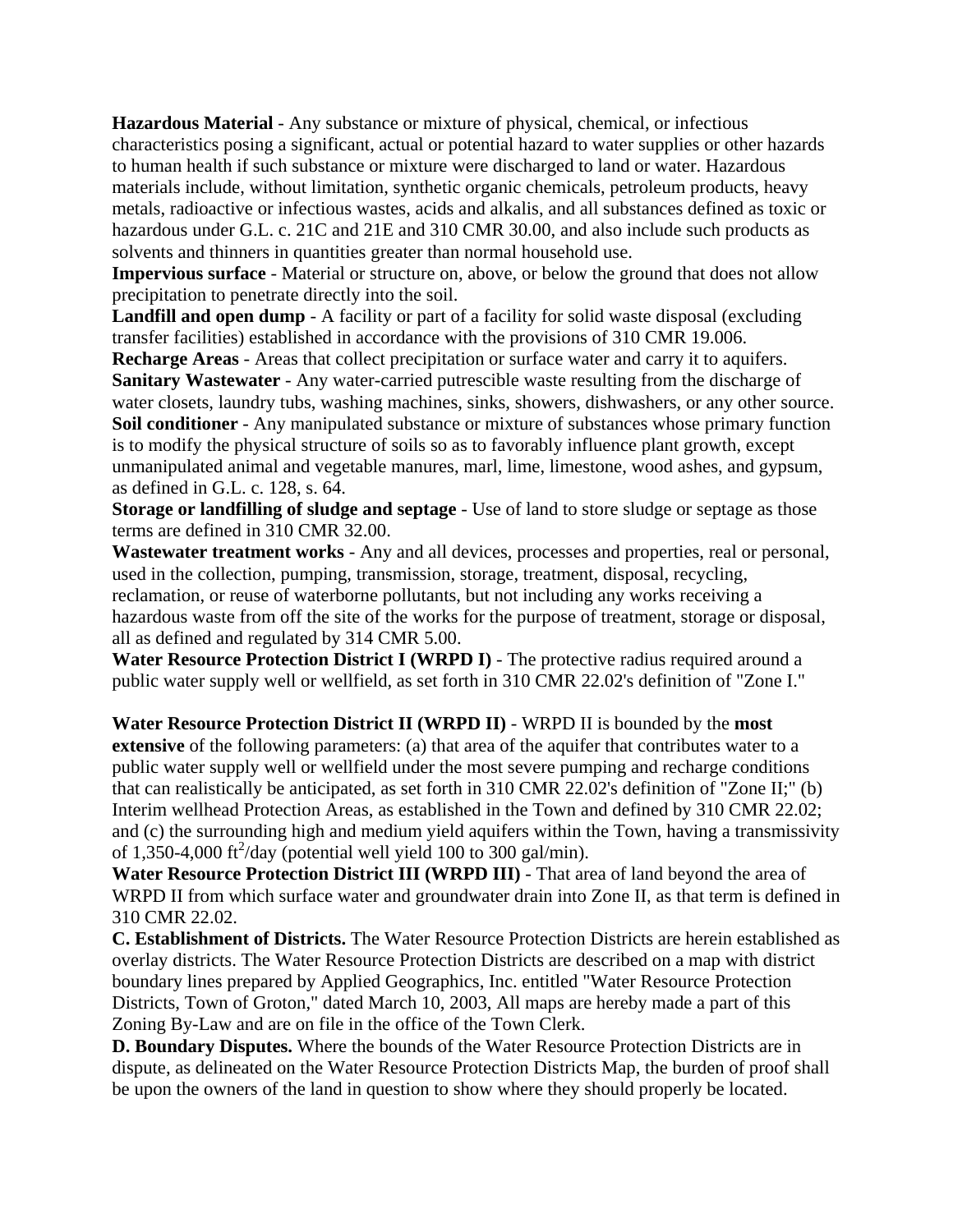Resolution of boundary disputes shall be through a special permit application to the Planning Board. Any application for a special permit under this subsection shall be accompanied by documentation prepared by a person who meets the following two requirements: \* Is experienced in delineating hydrogeologic zones in Massachusetts; and has one of the following credentials:

| TITLE                                      | <b>CONFERRING ENTITY</b>                                                               |
|--------------------------------------------|----------------------------------------------------------------------------------------|
| Registered Professional Hydrogeologist     | American Institute of Hydrology                                                        |
| Certified Professional Geologic Scientist  | American Institute of Professional Geological<br><b>Scientists</b>                     |
| Registered Professional Engineer, Sanitary | <b>Commonwealth of Massachusetts</b>                                                   |
| Certified Ground Water Professional        | Association of Ground Water Scientists and<br>Engineers                                |
| Certified Professional Soil Scientist      | American Registry of Certified<br>Professionals in Agronomy, Crops, and Soils,<br>Ltd. |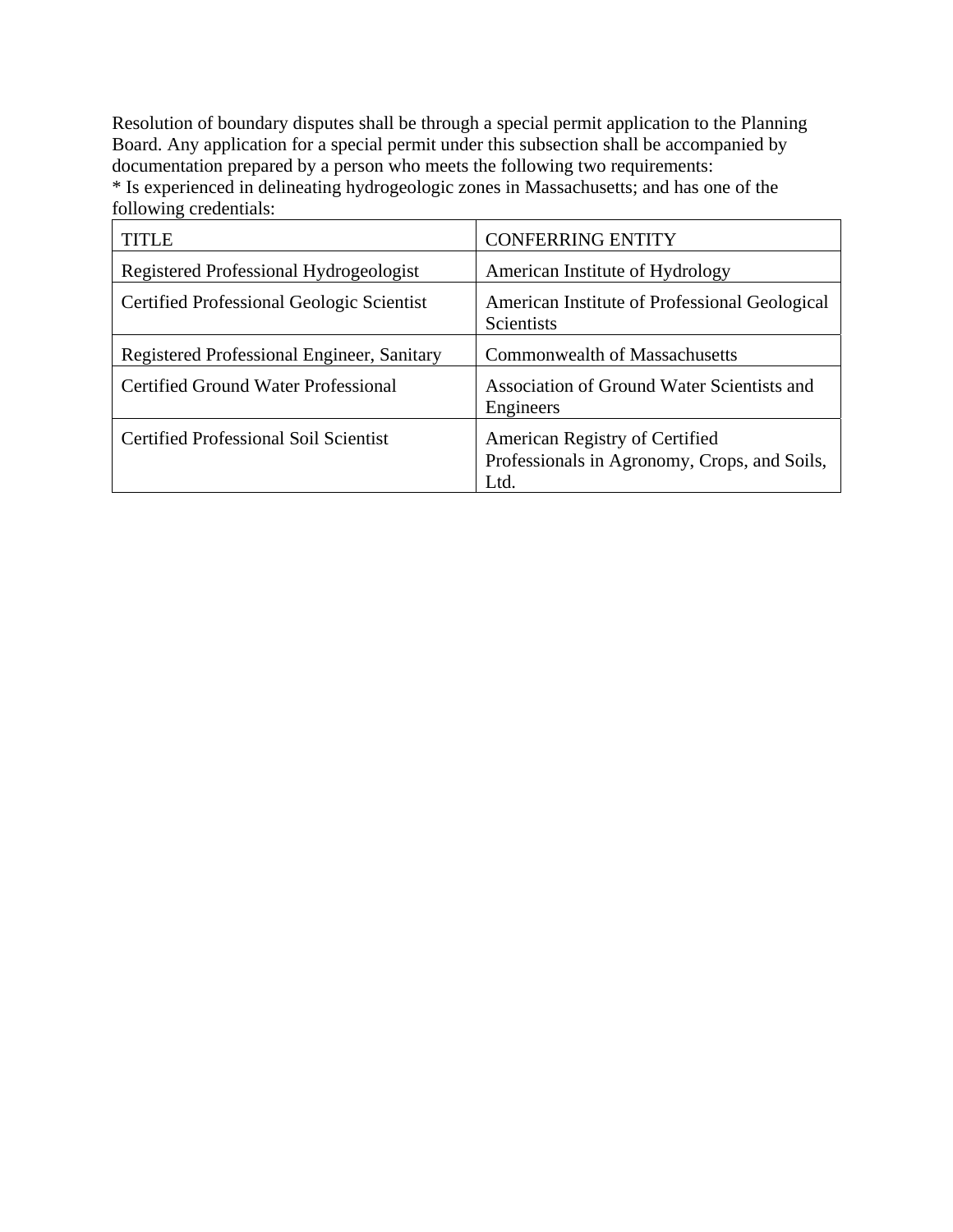1. WRPD II Boundary Disputes. Where the WRPD II boundary is determined by: (a) that area of the aquifer that contributes water to a public water supply well or wellfield under the most severe pumping and recharge conditions that can realistically be anticipated, as set forth in 310 CMR 22.02's definition of "Zone II," the applicant shall provide information in substantial conformance with the criteria set forth in 310 CMR 22.00, as administered by the Massachusetts Department of Environmental Protection, to show where the boundary should properly be located; (b) an Interim Wellhead Protection Area, the applicant shall provide the results of a survey by a registered surveyor; (c) a medium yield aquifer having a transmissivity of 1,350-4,000 ft<sup>2</sup>/d (potential well yield 100 to 300 gal/min), the applicant shall provide geologic and hydrologic information to show transmissivity rates at the subject property.

2. WRPD III Boundary Disputes. The applicant shall provide information in substantial conformance with the criteria set forth in 310 CMR 22.00 for the delineation of "Zone III", as administered by the Massachusetts Department of Environmental Protection, to show where the boundary should properly be located.

3. The Planning Board shall not grant a special permit under this subsection unless the applicant demonstrates that the provisions governing the Water Resource Protection Overlay District(s), under this Section 218-30 may be waived without detrimental effect to water quality as specified herein.

**E. Use Regulations.** The Water Resource Protection Districts are overlay districts superimposed over the underlying districts set forth in this Zoning By-Law. Within a Water Resource Protection District, the requirements of the underlying district continue to apply, except where the requirements of the Water Resource Protection District are more stringent.

- 1. Uses within WRPD I. Uses within WRPD I shall be governed by the standards set forth in 310 CMR 22.00 with regard to "Zone I" therein.
- 2. Uses within WRPD II and WRPD III. Uses are prohibited where indicated by "N" in the following schedule, and require a special permit where indicated by "SP", even where the underlying district requirements are more permissive. Uses permitted in a Water Resource Protection District are indicated by "Y". Where a portion of the lot is located partially within WRPD III and partially outside the Water Resource Protection Districts, site design shall, to the extent feasible, locate potential pollution sources outside the District boundaries.

|                                                                       | <b>WRPD II</b> | <b>WRPD III</b> |
|-----------------------------------------------------------------------|----------------|-----------------|
| <b>Principal Uses</b>                                                 |                |                 |
| (a) Manufacture, use, storage, transport, or disposal of hazardous    | N              | N               |
| materials as a principal activity                                     |                |                 |
| (b) Landfills and open dumps                                          | N              | N               |
| (c) Automobile graveyards and junkyards                               | N              | N               |
| <b>Principal Uses, con't</b>                                          | <b>WRPD II</b> | <b>WRPD III</b> |
| (d) Wastewater treatment works for non-sanitary wastewaters that are  | N              | <b>SP</b>       |
| subject to 314CMR 5.00, including privately owned facilities, except  |                |                 |
| replacement or repair of existing system(s) that will not result in a |                |                 |
| design capacity greater than the design capacity of the existing      |                |                 |
| system(s)                                                             |                |                 |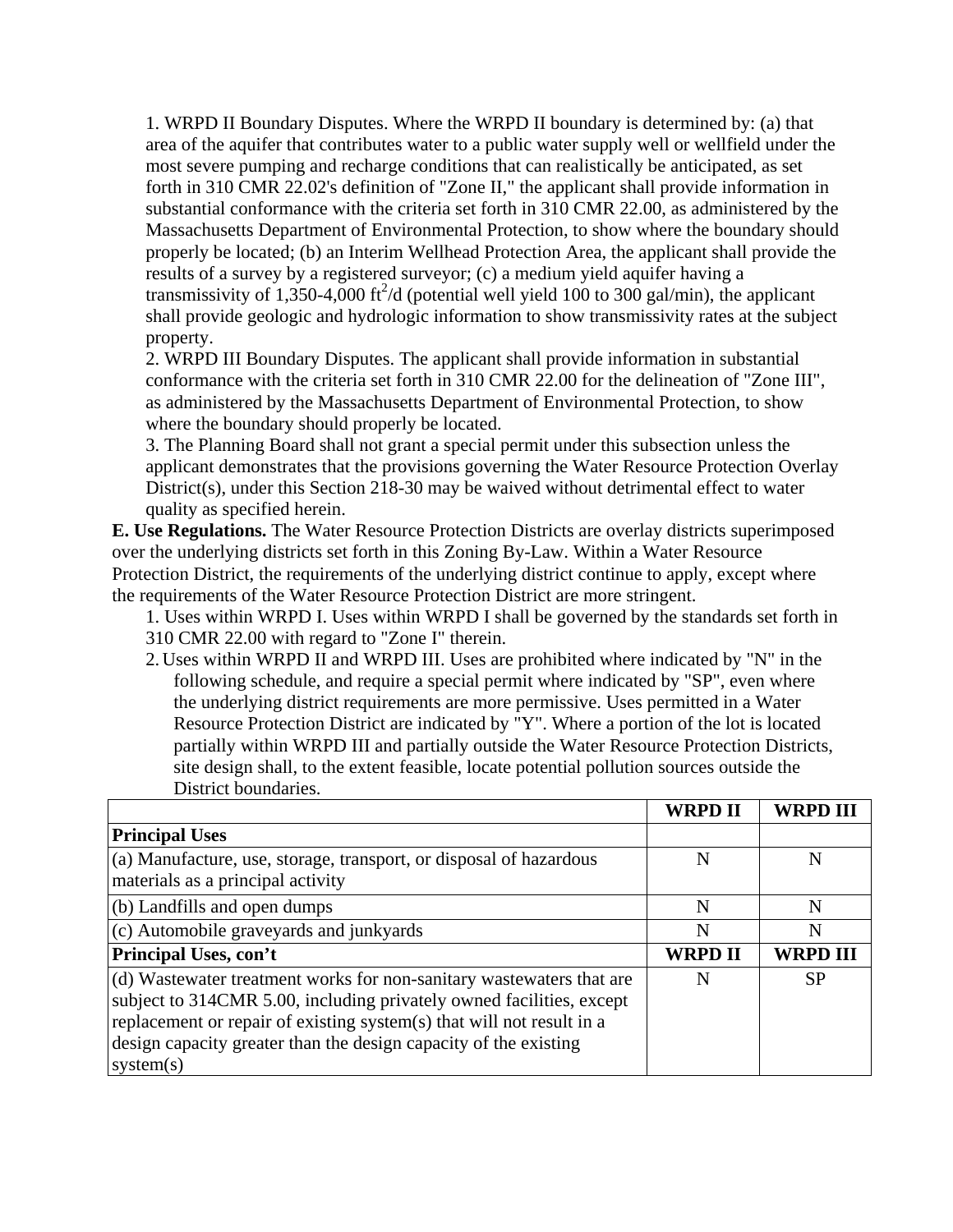| (e) Wastewater treatment works for sanitary wastewaters that are                            | <b>SP</b>   | <b>SP</b>   |
|---------------------------------------------------------------------------------------------|-------------|-------------|
| subject to 314 CMR 5.00, including privately owned facilities                               |             |             |
| (f) Landfilling of sludge and septage                                                       | $\mathbf N$ | $\mathbf N$ |
| (g) Storage of sludge and septage                                                           | <b>SP</b>   | SP          |
| (h) Road salt stockpile or storage of other de-icing chemicals in the                       |             |             |
| following manner:                                                                           |             |             |
| outside a structure                                                                         | $\mathbf N$ | $\mathbf N$ |
| " within a structure designed to prevent the generation and                                 | <b>SP</b>   | <b>SP</b>   |
| escape of contaminated runoff or leachate                                                   |             |             |
| (i) Gasoline station, motor vehicle repair or body shop, marine repair                      | $\mathbf N$ | ${\bf N}$   |
| shop, car wash                                                                              |             |             |
| (j) Earth removal, in accordance with the Groton Earth Removal By-                          | $\mathbf N$ | <b>SP</b>   |
| Law; provided, however, that no earth removal shall take place within                       |             |             |
| 6 feet of historical high groundwater as determined from monitoring                         |             |             |
| wells and historical table fluctuation data compiled by the USGS,                           |             |             |
| except for excavations for building foundations, roads or utility works,                    |             |             |
| unless the substances removed are redeposited within 45 days of                             |             |             |
| removal to achieve a final grading greater than 6 feet above the                            |             |             |
| historical high groundwater mark                                                            |             |             |
| (k) Any building, structure or use, except single family dwelling, to be                    | <b>SP</b>   | <b>SP</b>   |
| served by on-site wastewater disposal system with a design capacity of                      |             |             |
| greater than 10,000 gallons per day or design capacity of 110 gallons                       |             |             |
| per day of wastewater per 10,000 sq. ft. of lot area as required by 310<br><b>CMR 15.00</b> |             |             |
| (l) Single family dwelling provided that 10,000 sq. ft. of lot area shall                   | Y           | Y           |
| be provided for each 110 gallons per day of sewage disposal design as                       |             |             |
| required by 310 CMR 15.00                                                                   |             |             |
| (m) Single family dwelling with less than 10,000 sq. ft. of lot area                        | <b>SP</b>   | <b>SP</b>   |
| provided for each 110 gallons per day of sewage disposal design as                          |             |             |
| required by CMR 15.00                                                                       |             |             |
| <b>Accessory Uses</b>                                                                       |             |             |
| (a) Underground storage of hazardous materials, including fuel oil and                      | $\mathbf N$ | <b>SP</b>   |
| gasoline                                                                                    |             |             |
| (b) Aboveground storage of hazardous materials in quantities greater                        | <b>SP</b>   | <b>SP</b>   |
| than associated with normal household use, other than fuel oil for                          |             |             |
| residential heating purposes                                                                |             |             |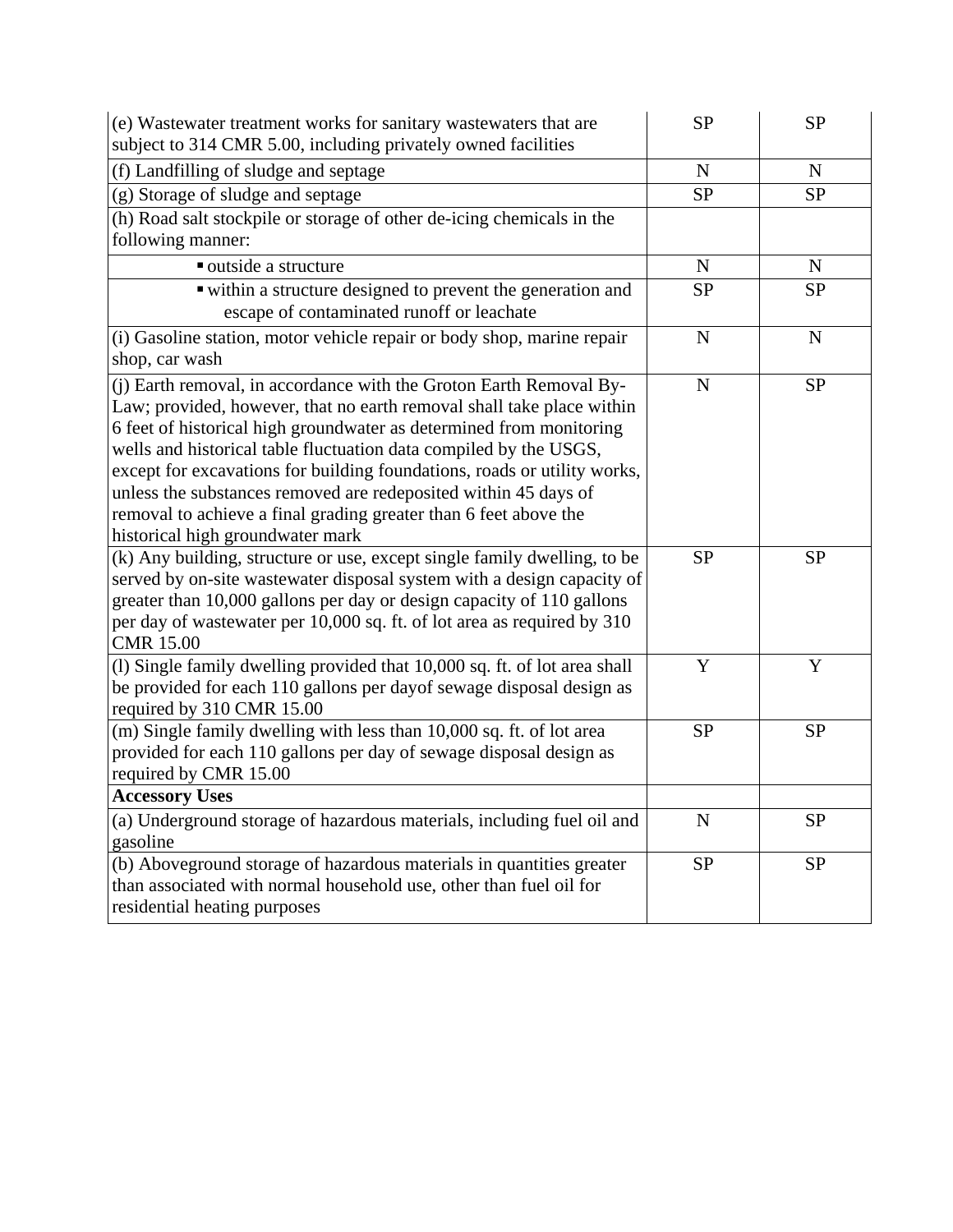| <b>Accessory Uses, cont'd</b>                                                                                                                                                                                                                                                                                                                                                                                                                                           | <b>WRPD II</b> | <b>WRPD III</b> |
|-------------------------------------------------------------------------------------------------------------------------------------------------------------------------------------------------------------------------------------------------------------------------------------------------------------------------------------------------------------------------------------------------------------------------------------------------------------------------|----------------|-----------------|
| c) Any use generating hazardous wastes in quantities greater than<br>associated with normal househould use, except (1) very small quantity<br>generators, as defined by 310 CMR 30.00; (2) household hazardous<br>waste collection centers or events operated pursuant to 310 CMR<br>30.390; (3) waste oil retention facilities required by G.L. c. 21, s. 52A;<br>or (4) treatment works approved by the DEP for treatment of<br>contaminated ground or surface waters | N              | <b>SP</b>       |
| (d) Storage of animal manure. (Within WRPD II, such storage must be<br>within an enclosed building or contained in accordance with the<br>specifications of the U.S. Soil Conservation Service)                                                                                                                                                                                                                                                                         | <b>SP</b>      | Y               |
| (e) Storage of commercial fertilizers and soil conditioners. Within<br>WRPD II, such storage must be within a structure designed to prevent<br>the generation and escape of contaminated runoff or leachate                                                                                                                                                                                                                                                             | <b>SP</b>      | Y               |
| <b>Other Uses</b>                                                                                                                                                                                                                                                                                                                                                                                                                                                       |                |                 |
| (a) Rendering impervious more than 15 percent of the lot, or $2500$ sq.<br>ft., whichever is greater, excluding operations associated with the<br>construction or occupancy of a single-family dwelling                                                                                                                                                                                                                                                                 | <b>SP</b>      | Y               |
| (b) Stockpiling and disposal of snow and ice containing de-icing<br>chemicals, if brought in from outside the district                                                                                                                                                                                                                                                                                                                                                  | N              | <b>SP</b>       |
| (c) Industrial and commercial uses which discharge process<br>wastewater on-site                                                                                                                                                                                                                                                                                                                                                                                        | <b>SP</b>      | <b>SP</b>       |

## **F. Special Permit Procedures**.

- 1. Special Permit Granting Authority. The Special Permit Granting Authority (SPGA) shall be the Planning Board. Such special permit may be granted if the SPGA determines that the intent of this Section 218-30 as well as the specific criteria herein are met. In making such determination, the SPGA shall give consideration to the simplicity, reliability, and feasibility of the control measures proposed and the degree of threat to groundwater quality which would result if the control measures failed.
- 2. Review by Other Boards and Officials. Whenever an application for a special permit is filed with the Planning Board under this Section, said board shall transmit within six (6) working days of the filing of the completed application, copies of the application, accompanying site plan, and other documentation, to the Board of Health, Conservation Commission, Building Inspector, Fire Chief, Water Department and/or West Groton Water Supply District for their consideration, review, and report. The copies necessary to fulfill this requirement shall be furnished by the applicant. An application shall not be deemed complete until all copies of required information and documentation have been filed with the Planning Board. The Planning Board shall notify applicants by registered mail, within 14 days of submittal, of incomplete application status, and the applicant shall have 14 days from the mailing of such notice to complete an application. Failure to complete an application within such time shall result in a return of all materials to the applicant, without prejudice. Reports from other boards and officials shall be submitted to the Planning Board by the date of the Public Hearing, but in any case within thirty-five (35) days of receipt by the reviewing party of all of the required materials; failure of these reviewing parties to make recommendations after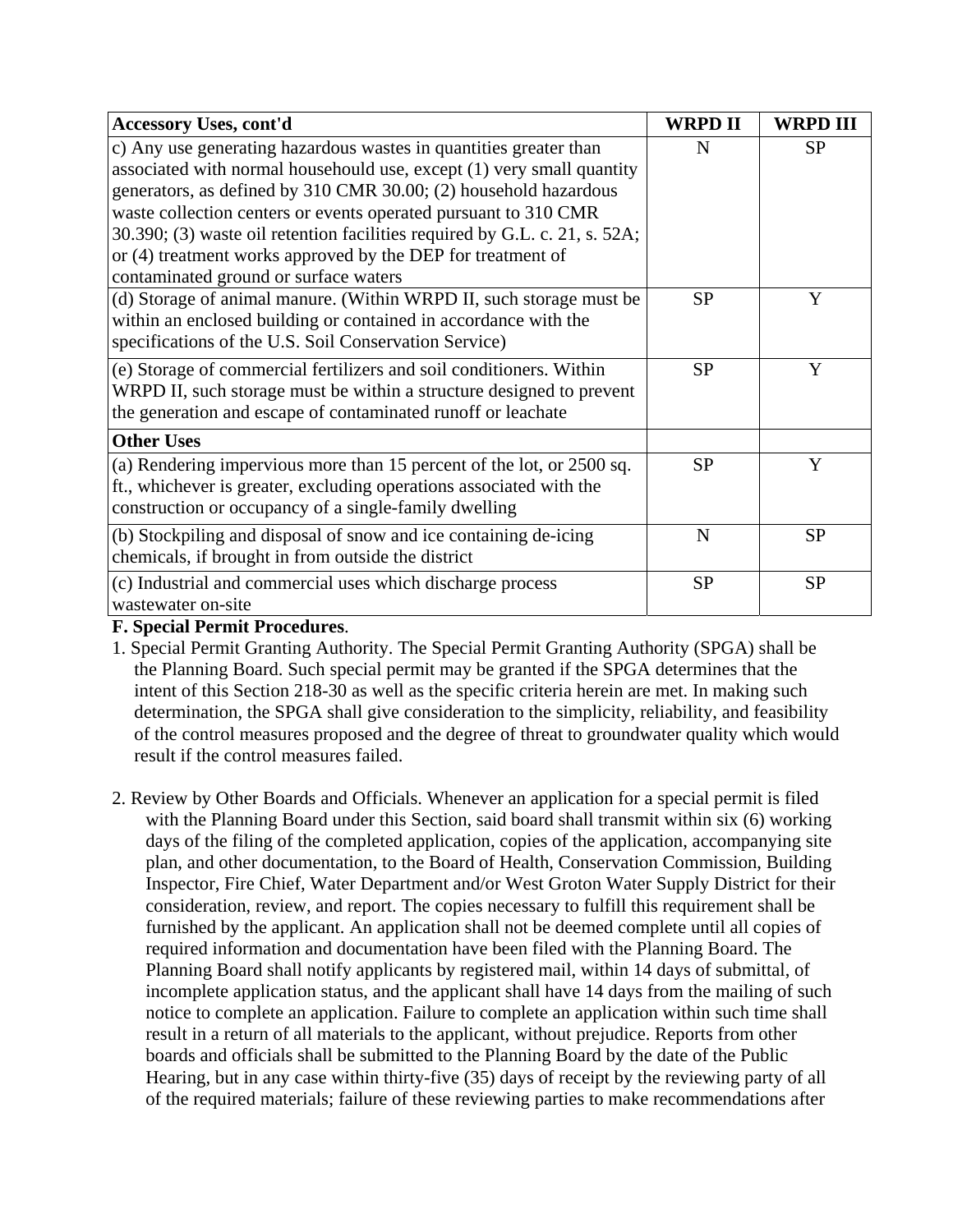having received copies of all such required materials shall be deemed a lack of opposition thereto. In the event that the public hearing by the Planning Board is held prior to the expiration of the 35 day period, the Planning Board shall continue the Public Hearing to permit the formal submission of reports and recommendations within that 35 day period. The Decision/Findings of the Planning Board shall contain, in writing, an explanation for any departures from the recommendations of any reviewing party.

- 3. Applicability. Any special permit required under this Section shall be in addition to, and separate from, any other special permit required under this By-Law.
- 4. Submittals. All applications for special permits shall contain the information listed below, unless waived or modified by the SPGA, with reasons therefor.

A. A site plan, submitted on 24-inch by 36-inch sheets, on a minimum scale of one inch (1") equals 40 feet (40'), and prepared by a Registered Professional Engineer and a Registered Land Surveyor. Site plans submitted under this section shall also include the following: (1) All property lines;

- (2) All adjacent public streets;
- (3) All existing and proposed buildings, structures, parking areas, and service areas;
- (4) All facilities for sewage, refuse, and other waste disposal;
- (5) Facilities for surface water drainage, both temporary and permanent;
- (6) Future expansion areas.
- B. A narrative statement detailing all of the information set forth below, if applicable:
- (1) A complete list of all chemicals, pesticides, fuels, or other potentially hazardous materials, including but not limited to road salt or de-icing chemicals, manure, and fertilizers or soil conditioners, to be used or stored on the premises in quantities greater than associated with normal household use, accompanied by a description of the measures proposed to protect all storage containers from vandalism, corrosion, and leakage, and to provide for control of spills.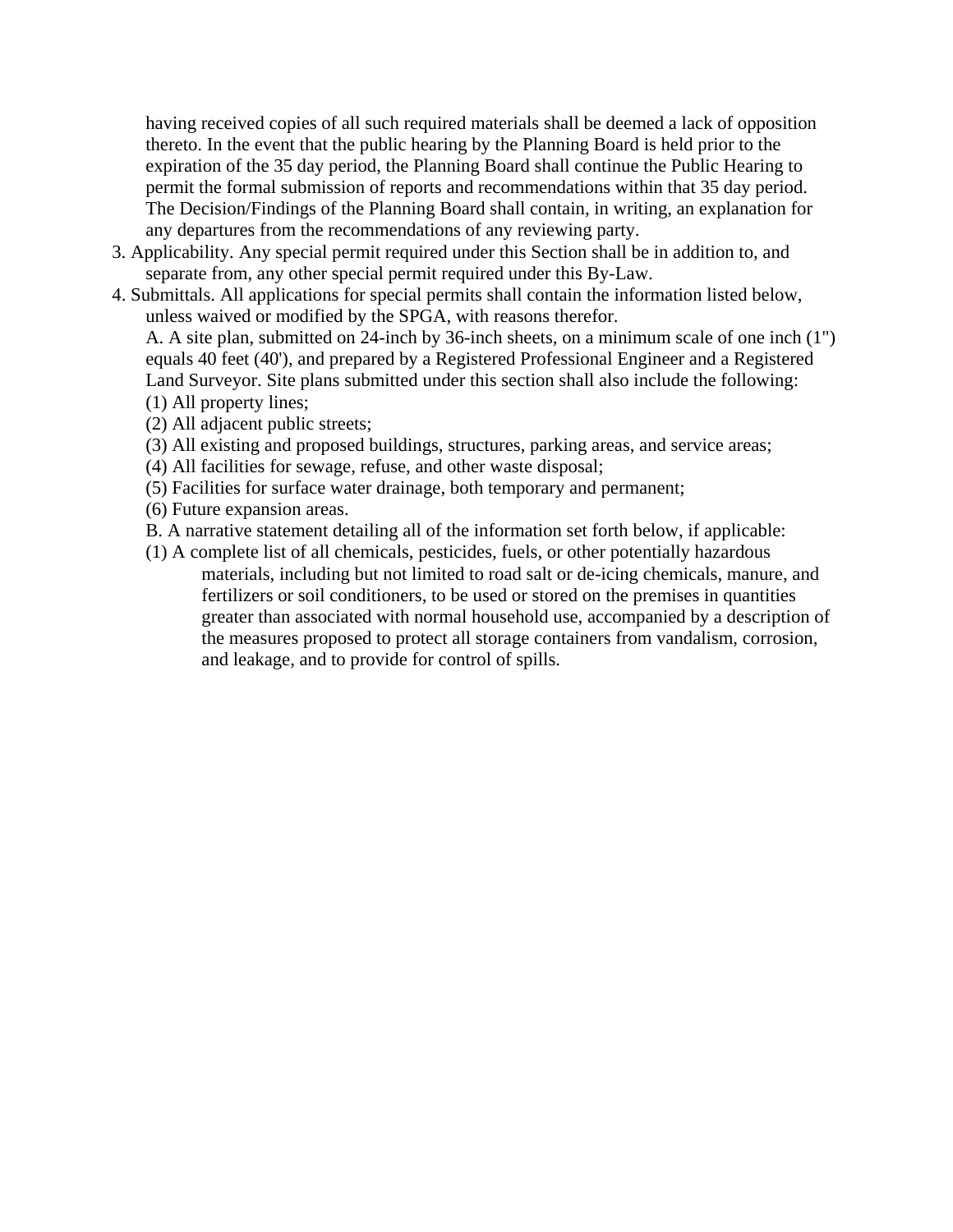- (2) A description of all potentially hazardous wastes to be generated in quantities greater than associated with normal household use, accompanied by a description of the measures proposed to protect all waste storage containers from vandalism, corrosion, and leakage, and to provide for control of spills.
- (3) For underground or aboveground storage of hazardous materials, certification by a Registered Professional Engineer that such storage facilities or containers are (i) in compliance with all applicable federal or state regulations, (ii) in compliance with design specifications, as prepared by a Registered Professional Engineer, and (iii) are designed with secondary containment adequate to contain a spill the size of the container's total storage capacity.
- (4) For any proposed activity on a lot which will render more than 15 percent of the total lot area or more than 2,500 sq. ft. impervious, a description of a system for groundwater recharge, by stormwater infiltration basins or similar system covered with natural vegetation, that will be provided that does not degrade groundwater quality,. Dry wells shall be used only where other methods are infeasible. Such basins and wells shall be preceded by oil, grease and sediment traps to facilitate removal of contaminants.
- (5) For stockpiling or disposal of snow from outside the district, earth removal, storage of sludge or septage, manure storage, treatment works, and/or discharge or process wastewater, a narrative statement, prepared by a Registered Professional Engineer, assessing the impacts, if any, of the proposed activity on groundwater and surface water quality on the premises, adjacent to the premises, and on any wellfield(s) downgradient from the proposed activity or use, accompanied by a description of the measures proposed to protect such wellfields, premises and adjacent areas.

**G. Special Permit Criteria.** Special permits shall be granted only if the SPGA determines, after reviewing the recommendations of the reviewing parties delineated herein, that surface and groundwater quality resulting from on-site wastewater disposal or other operations on-site shall not fall below the more restrictive of federal or state standards for drinking water, or, if existing surface or groundwater quality is already below those standards, on-site disposal or operations shall result in no further deterioration.

**H. Decision.** The Planning Board may approve, approve with conditions, or deny an application for a special permit that is governed, in any manner, by the provisions of this Section. Chairman Joshua Degen presented the Planning Board report voted to support the proposed amendment.

# **Article 21 carried by a 2/3 majority. There was one voice opposed.**

**ARTICLE 22:** Moved and seconded that the Town vote to amend Chapter 218 Zoning, of the Code of the Town of Groton Section 218-26, Open Space Residential Development; Section 218-4, Definitions; Section 218-13, Schedule of Use Regulations; and section 218-20, Schedule of Intensity Regulations; as shown in the warrant. (As follows)

# **Article 22**

# **Flexible Development**

# **Original text filed with the Town Clerk on March 17, 2003 Revised text filed on April 28, 2003**

**ARTICLE \_\_\_\_. TO SEE IF THE TOWN WILL VOTE TO AMEND THE ZONING BY-LAWS BY DELETING EXISTING SECTION 218-26 IN ITS ENTIRETY AND BY**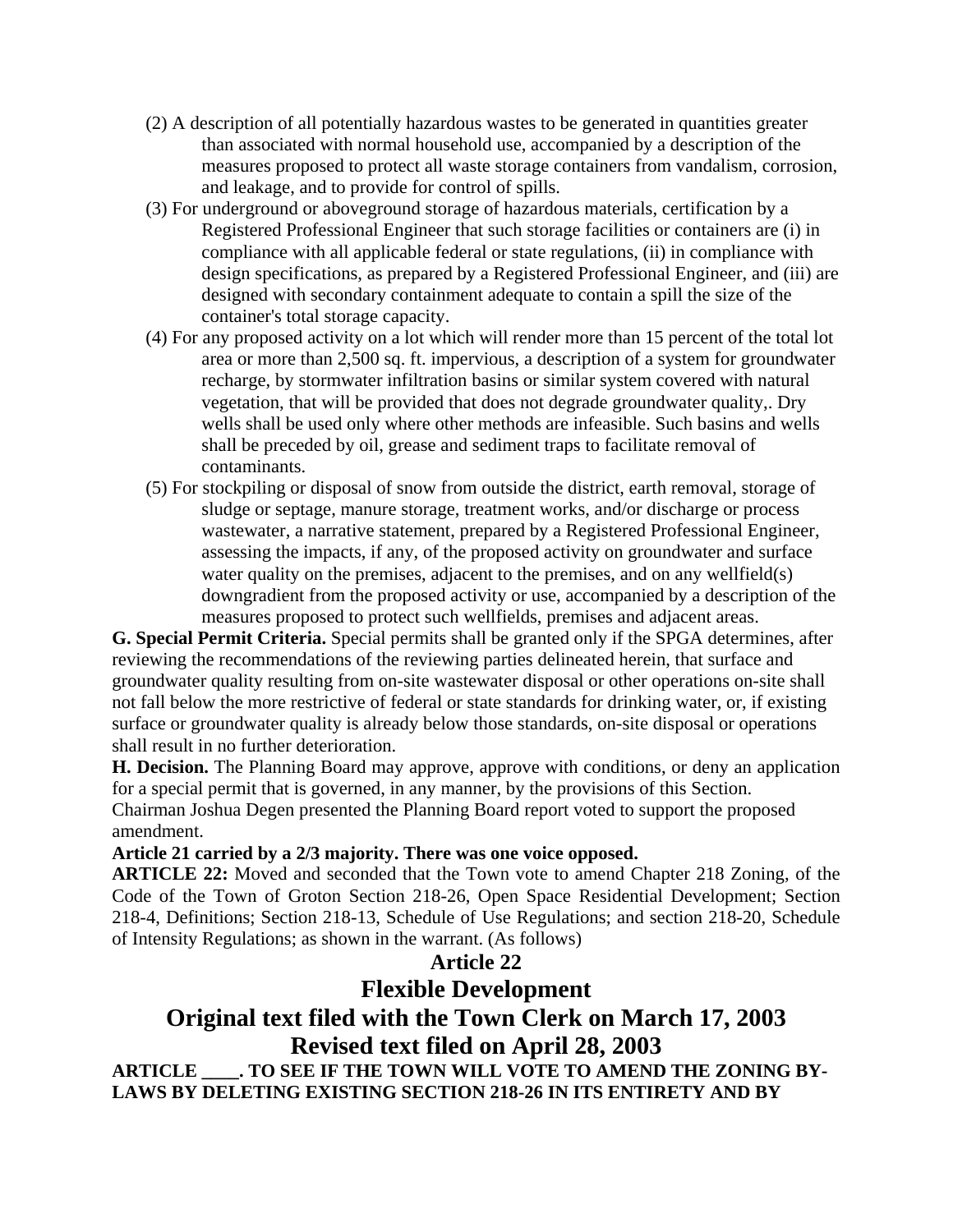#### **MAKING THE FOLLOWING CHANGES REGARDING NEW SECTION 218.26, ENTITLED FLEXIBLE DEVELOPMENT:**

#### **Item 1. Add a new Section 218-26, entitled Flexible Development, as follows: SECTION 218-26 FLEXIBLE DEVELOPMENT**

**A. Purpose**. The purposes of this section, Flexible Development, are:

1. to encourage the preservation of open land for its scenic beauty and to enhance agricultural, open space, forestry, and recreational use;

2. to preserve historical and archeological resources; to protect the natural environment, including varied landscapes and water resources;

3. to protect the value of real property;

4. to promote more sensitive siting of buildings and better overall site planning;

5. to perpetuate the appearance of the Town's traditional New England landscape;

6. to facilitate the construction and maintenance of streets, utilities, and public services in a more economical and efficient manner;

7. to offer an alternative to standard subdivision development;

8. to promote the development of housing affordable to low, moderate, and median income families; and

9. to promote the development of housing for persons over the age of fifty five.

**B. Definitions.** The following terms shall have the following definitions for the purposes of this section:

1. "Affordable to persons or families qualifying as low income" shall mean affordable to persons in the Lowell metropolitan statistical area under the applicable guidelines of the Commonwealth's Department of Housing and Community Development earning less than 50% of the median income.

2. "Affordable to persons or families qualifying as moderate income" shall mean affordable to persons in the Lowell metropolitan statistical area under the applicable guidelines of the Commonwealth's Department of Housing and Community Development earning more than 50% but less than 80% of the median income.

3. "Affordable units" shall mean any combination of dwelling unitsrestricted in perpetuity asaffordable to persons or families qualifying as low or moderate income*.* The affordable restriction shall be approved as to form by legal counsel to the Planning Board, and a right of first refusal upon the transfer of such restricted units shall be granted to the Town or its designee for a period of not less than 120 days after notice thereof.

4. "Contiguous open space" shall mean open space suitable, in the opinion of the Planning Board, for the purposes set forth herein. Such open space may be separated by the road(s) constructed within the Flexible Development. Contiguous open space shall not include required yards, if any.

5. "Housing for persons with disabilities" shall mean a dwelling unit in compliance with the standards of the Americans with Disabilities Act and pertinent Massachusetts standards.

**1.3 Applicability.** In accordance with the following provisions, a Flexible Development project may be created, whether a subdivision or not, from any parcel or set of contiguous parcels held in common ownership and located entirely within the Town.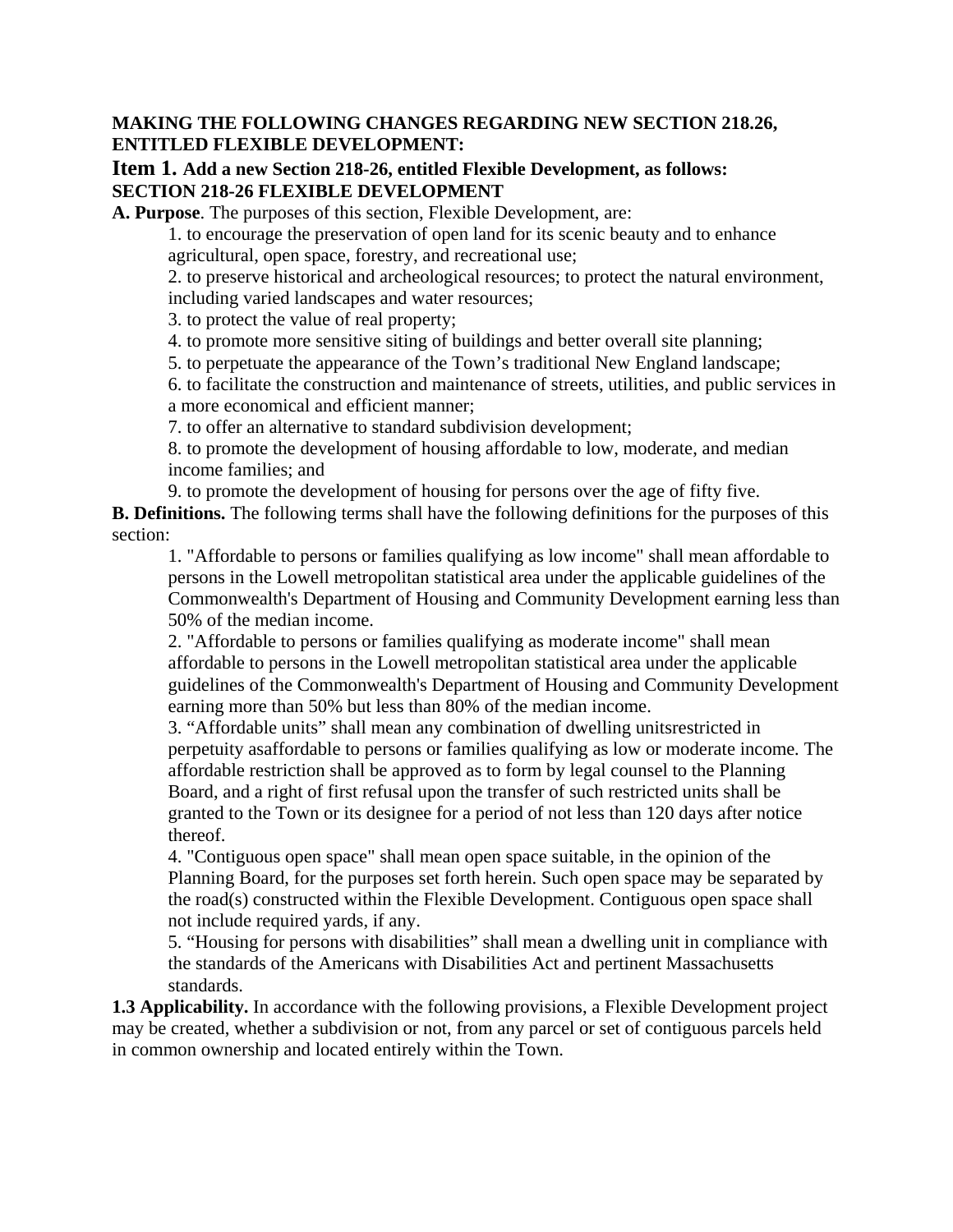**1.4 Procedures.** Flexible Development may be authorized upon the issuance of a special permit by the Planning Board. An application for Flexible Development shall be filed in accordance with the rules and regulations of the Planning Board.

1. Where the Flexible Development is a subdivision of land, a development plan conforming to the requirements for a preliminary plan as set forth in the Subdivision Rules and Regulations of the Planning Board. Final engineering details regarding Flexible Development may be provided during the course of definitive plan review. In the event that the Flexible Development does not involve the subdivision of land, the development plan shall conform to the requirements for the applicable plan as set forth in such rules and regulations.

2. Where wetland delineation is in doubt or dispute, the Planning Board may require appropriate documentation, including an Order of Resource Area Delineation.

3. Data on proposed wastewater disposal shall be submitted with the application and shall be referred to a consulting engineer for review and recommendation.

4. The Planning Board may also require as part of the development plan any additional information necessary to make the determinations and assessments cited herein.

**1.5 Design Process.** Each development plan shall follow the design process outlined below. When the development plan is submitted, applicants shall be prepared to demonstrate to the Planning Board that this design process was considered in determining the layout of proposed streets, houselots, and contiguous open space.

1. *Understanding the Site.* The first step is to inventory existing site features, taking care to identify sensitive and noteworthy natural, scenic and cultural resources on the site, and to determine the connection of these important features to each other.

2. *Evaluating Site Context.* The second step is to evaluate the site in its larger context by identifying physical (e.g., stream corridors, wetlands), transportation (e.g., road and bicycle networks), and cultural (e.g., recreational opportunities) connections to surrounding land uses and activities.

3. *Designating the Contiguous Open Space.* The third step is to identify the contiguous open space to be preserved on the site. Such open space should include the most sensitive and noteworthy resources of the site, and, where appropriate, areas that serve to extend neighborhood open space networks.

4. *Location of Development Areas.* The fourth step is to locate building sites, streets, parking areas, paths and other built features of the development. The design should include a delineation of private yards, public streets and other areas, and shared amenities, so as to reflect an integrated community, with emphasis on consistency with the Town's historical development patterns.

5. *Lot Lines.* The final step is simply to draw in the lot lines (if applicable).

**1.6 Modification of Lot Requirements.** The Planning Board encourages applicants for Flexible Development to modify lot size, shape, and other dimensional requirements for lots within a Flexible Development, subject to the following limitations:

1. Lots having reduced area or frontage shall not have frontage on a street other than a street created by the Flexible Development; provided, however, that the Planning Board may waive this requirement where it is determined that such reduced lot(s) are consistent with existing development patterns in the neighborhood.

**1.7 Basic Maximum Number of Dwelling Units.** The Basic Maximum Number of dwelling units allowed in a Flexible Development shall not exceed the number of lots which could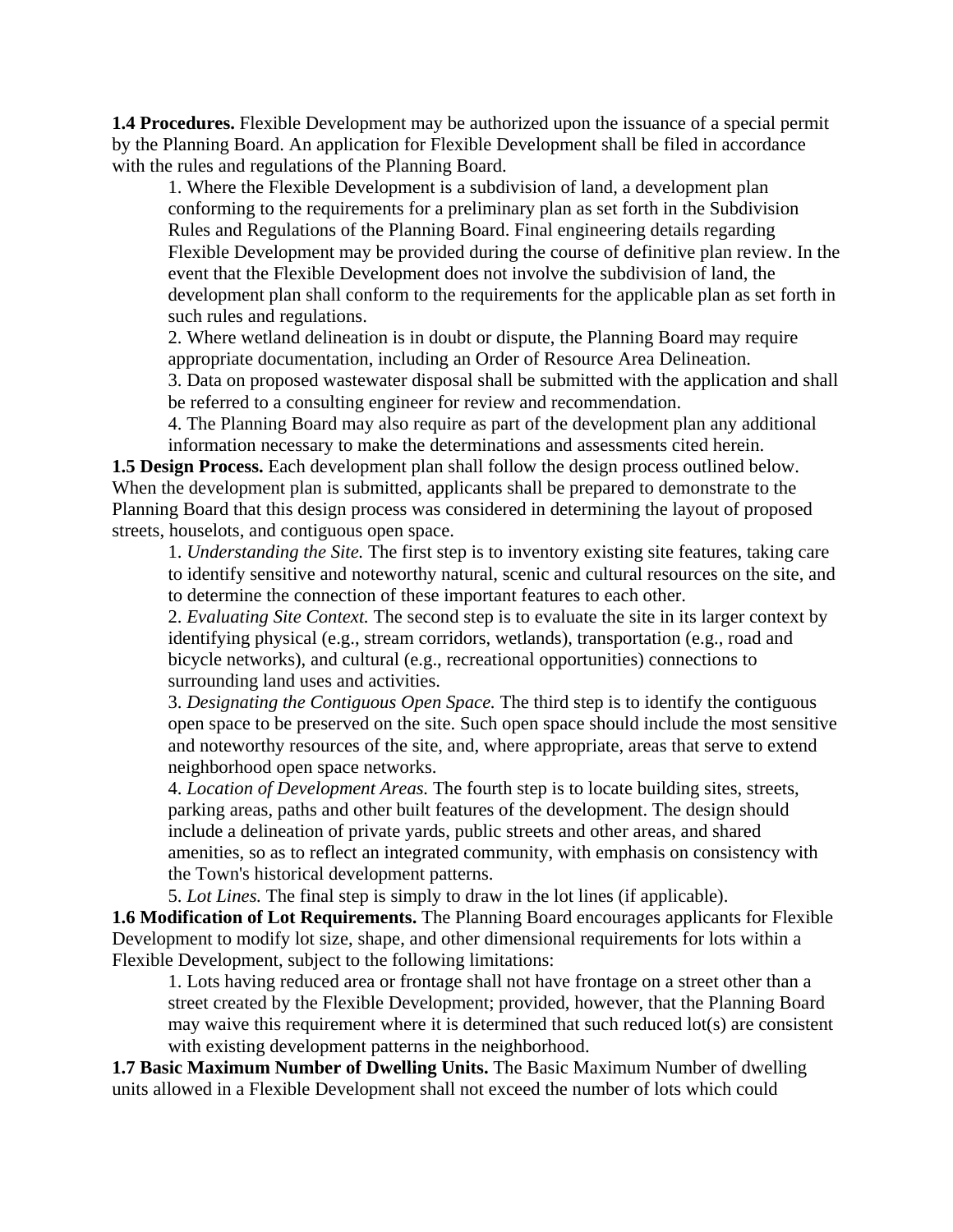reasonably be expected to be developed upon the site under a conventional plan in full conformance with all zoning requirements, subdivision regulations, health regulations, wetlands regulations and other applicable federal, state and local requirements (hereinafter, the Yield Plan). The Yield Plan shall be prepared in conformance with the requirements for a preliminary plan as set forth in the Subdivision Rules and Regulations of the Planning Board; provided, however, that in simple cases, such requirements may be waived by the Planning Board. In any event, the proponent shall have the burden of proof with regard to the design and engineering specifications shown on such Yield Plan.

1. The required affordable units for developments with more than ten units shall not count toward the Basic Maximum Number.

**1.8 Density Bonus.** The Planning Board may award a density bonus to increase the number of dwelling units beyond the Basic Maximum Number. All dwelling units awarded as a density bonus shall be two bedroom units. The density bonus for the Flexible Development shall not, in the aggregate, exceed forty (40%) percent of the Basic Maximum Number. The required Affordable Units shall be considered as dwelling units awarded as a density bonus and shall be counted in this computation. Computations shall be rounded to the lowest number. A density bonus may be awarded in the following circumstances:

- 1. For each additional ten percent (10%) of the site set aside as contiguous open space, over and above the required thirty-five percent (35%), a bonus of five percent (5%) of the Basic Maximum Number may be awarded; provided, however, that this density bonus shall not exceed 30% of the Basic Maximum Number. For the purpose of this section, the "contiguous open space" shall not include any wetlands as defined in GL Chapter 131, § 40.
- 2. For every two (2) dwelling units restricted to occupancy by persons over the age of fifty-five, one (1) dwelling unit may be added as a density bonus; provided, however, that this density bonus shall not exceed 10% of the Basic Maximum Number.
- 3. For each transfer lot, as defined in Section 218-4, two (2) dwelling units may be added as a density bonus; provided, however, that this density bonus shall not exceed 10% of the Basic Maximum Number.

**1.9 Affordable Component.** As a condition of the grant of any special permit for a Flexible Development for any development creating more than ten dwelling units, Affordable Units shall be required as follows:

- 1. 10% of the units shall be affordable to persons or families qualifying as low income; or
- 2. 15% of the units shall be affordable to persons or families qualifying as moderate income.

In computing this requirement, the total number of dwelling units (i.e., the total of the Basic Maximum Number and the density bonus units) shall be used. Numbers shall be rounded **up** in the computation of this requirement.

**1.10 Types of Buildings.** The Flexible Development may consist of any combination of singlefamily, two-family and multifamily residential structures. A multifamily structure shall not contain more than five (5) dwelling units. The architecture of all multifamily buildings shall be residential in character. Residential structures shall be oriented toward the street serving the premises and/or the required parking area. The Planning Board may require housing for persons with disabilities in appropriate circumstances.

**1.11 Roads.** The principal roadway(s) serving the site shall be designed to conform with the standards of the Town where the roadway is or may be ultimately intended for dedication and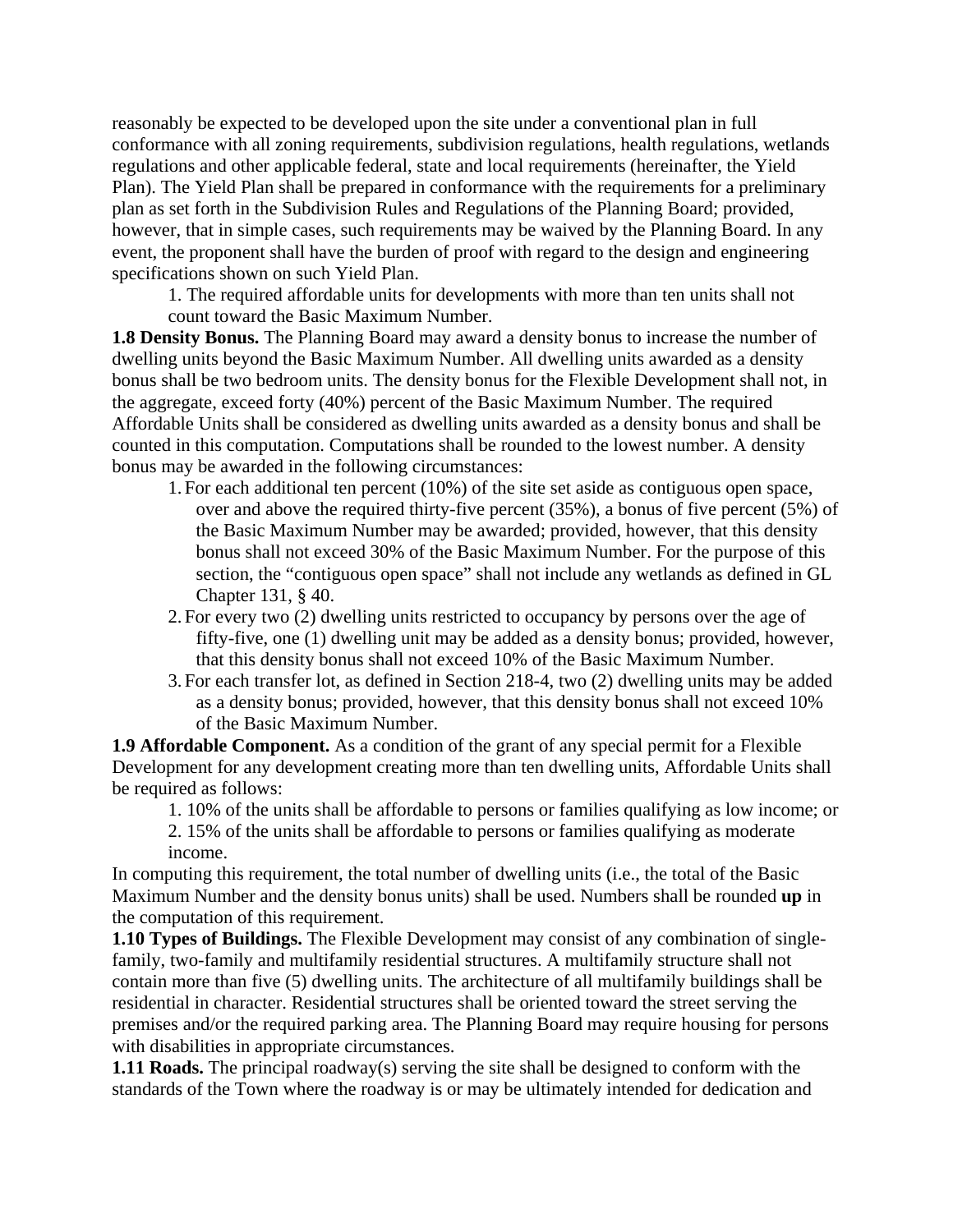acceptance by the Town. Private ways shall be adequate for the intended use and vehicular traffic and shall be maintained by an association of unit owners or by the Applicant.

**1.12 Parking.** Each dwelling unit shall be served by two (2) off-street parking spaces. Parking spaces in front of garages may count in this computation.

**1.13 Contiguous Open Space.** A minimum of thirty-five percent (35%) of the parcel shown on the development plan shall be contiguous open space. Any proposed contiguous open space, unless conveyed to the Town or its Conservation Commission, shall be subject to a recorded restriction pursuant to G.L. c., 184, ss. 31-33 and enforceable by the Town, providing that such land shall be perpetually kept in an open state, that it shall be preserved for exclusively agricultural, horticultural, educational or recreational purposes, and that it shall be maintained in a manner which will ensure its suitability for its intended purposes.

- 1. For the purpose of this section, the "contiguous open space" shall not include any wetlands as defined in GL Chapter 131, § 40.
- 2.The contiguous open space shall be used for conservation, historic preservation and education, outdoor education, recreation, park purposes, agriculture, horticulture, forestry, or for a combination of these uses, and shall be served by suitable access for such purposes.
- 3.The contiguous open space shall remain unbuilt upon, provided that the Planning Board may permit up to ten percent (10%) of such open space to be paved or built upon for structures accessory to the dedicated use or uses of such open space, pedestrian walks, and bikepaths.
- 4. Underground utilities and drainage easements to serve the Flexible Development site may be located within the contiguous open space.

**1.14 Ownership of the Contiguous Open Space.** The contiguous open space shall, at the Planning Board's election, be conveyed to:

1. the Town or its Conservation Commission;

2. a nonprofit organization, the principal purpose of which is the conservation of open space and any of the purposes for which such open space may be used as set forth above; or

3. a corporation or trust owned jointly or in common by the owners of lots within the Flexible Development. If such corporation or trust is utilized, ownership thereof shall pass with conveyance of the lots in perpetuity. Maintenance of such open space and facilities shall be permanently guaranteed by such corporation or trust which shall provide for mandatory assessments for maintenance expenses to each lot. Each such trust or corporation shall be deemed to have assented to allow the Town to perform maintenance of such open space and facilities if the trust or corporation fails to provide adequate maintenance, and shall grant the Town an easement for this purpose. In such event, the town shall first provide fourteen (14) days written notice to the trust or corporation as to the inadequate maintenance, and, if the trust or corporation fails to complete such maintenance, the town may perform it. In the event that such maintenance is not properly conducted, the Town or its agent may enter upon the land and perform such maintenance, and the applicant shall convey such temporary easement(s) as may be necessary for such purpose. The Town shall be reimbursed for any expenses associated with such maintenance. In the event that reimbursement is not forthcoming, the Town may lien the properties within the Flexible Development to ensure such payment. Each individual deed, and the declaration of trust or articles of incorporation, shall include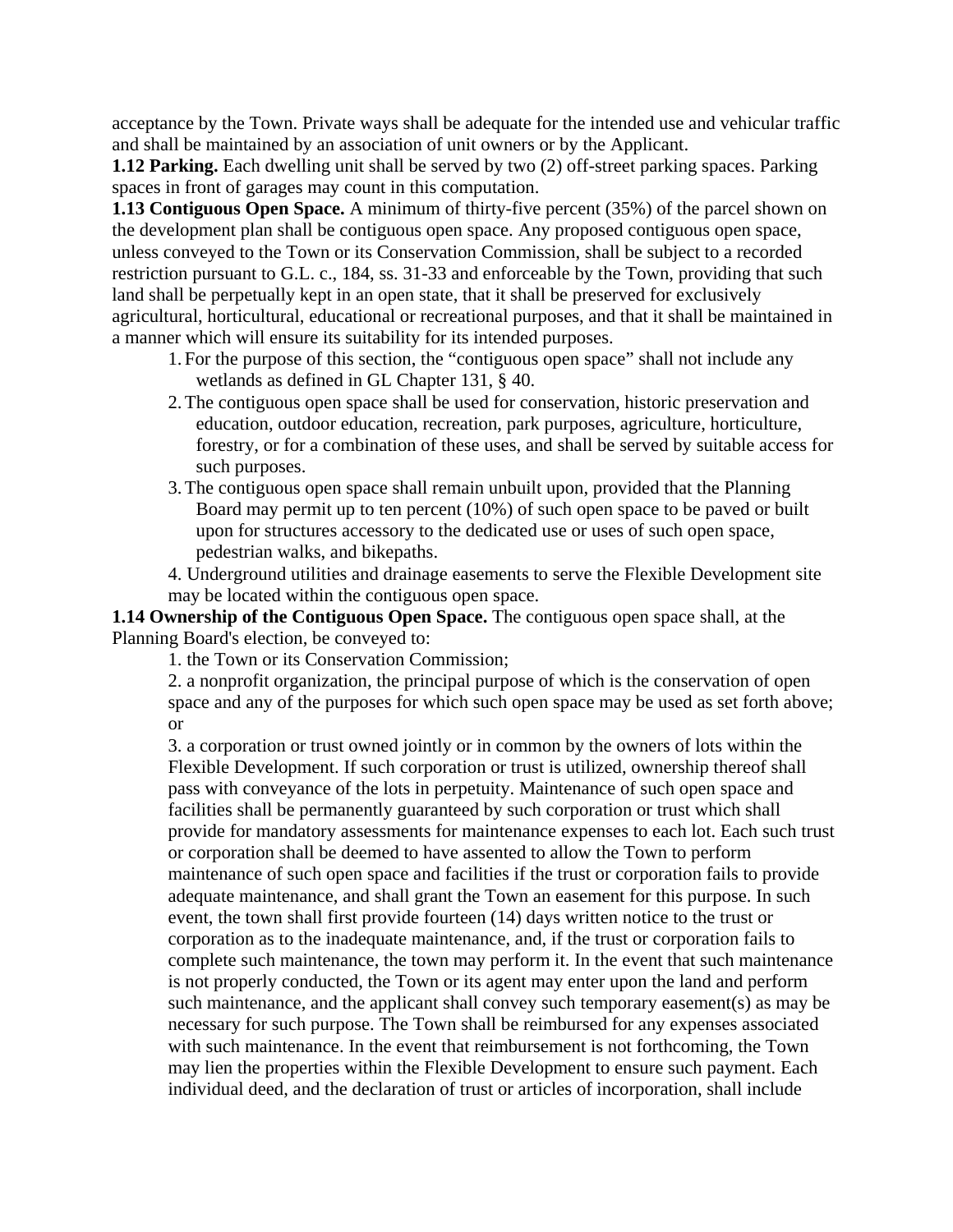provisions designed to effect these provisions. Documents creating such trust or corporation shall be submitted to the Planning Board for approval, and shall thereafter be recorded.

4. In the alternative, a conservation restriction pursuant to G.L. c. 184, ss. 31-33, shall be placed on the land.

**1.15 Buffer Areas.** A buffer area of fifty (50) feet shall be provided at the perimeter of the property where it abuts residentially zoned or occupied properties, except for driveways necessary for access and egress to and from the site. No vegetation in this buffer area will be disturbed, destroyed or removed, except for normal maintenance. The Planning Board may waive the buffer requirement (i) where the land abutting the site is the subject of a permanent restriction for conservation or recreation; or (ii) where the land abutting the site is held by the Town for conservation or recreation purposes; or (iii) the Planning Board determines that a smaller buffer will suffice to accomplish the objectives set forth herein.

**1.16 Stormwater Management.** Stormwater management shall be consistent with the requirements for subdivisions set forth in the Rules and Regulations of the Planning Board.

**1.17 Decision.** The Planning Board may approve, approve with conditions, or deny an application for a Flexible Development after determining whether the Flexible Development better promotes the purposes of this Flexible Development By-Law than would a conventional subdivision development of the same locus.

**1.18 Relation to Other Requirements.** The submittals and permits required by this section shall be in addition to any other requirements of the Subdivision Control Law or any other provisions of this Zoning By-Law.

# **Item 2. Add the following new definition to Section 218-4:**

TRANSFER LOT - A parcel of land with not less than 80,000 square feet used to establish a density bonus in a Flexible Development, as set forth in section 218-26. Such Transfer Lot shall be (1) determined by the Planning Board to be of special importance because of its visual prominence or potential vista blockage, ecological significance or fragility, value as agricultural or recreational land, critical relation or proximity to the Town's drinking water supply, or because it is identified in the Town's open space plan; (2) not wetlands, as defined in G.L. c. 131, s. 40, or not land used to satisfy dimensional requirements in any other development of land; (3) subject to a permanent conservation restriction pursuant to G.L.. 184, ss. 31-33, or conveyed to the Town, or conveyed to a nonprofit organization, the principal purpose of which is the conservation of open space or other appropriate purpose consistent with the open space uses designated in § 218-26.

# **Item 3. Delete from Section 218-13, the Schedule of Use Regulations, the entry "Flexible development or cluster development as allowed under the provisions of s. 218-26" and substitute therefor:**

Flexible Development

pursuant to .  $\S 218-26$  PB N N N N N N

## **Item 4. Delete, in Section 218-20, Schedule of Intensity Regulations, note 1, the words "For cluster development, see s. 218-26F(2)."**

Planning Board Chairman Joshua Degen presented the Planning Board report to support the proposed amendment.

The Planning Board voted to support. Growth management voted to support.

Mr. Fitzgerald spoke against the motion stating that he saw it as rent control.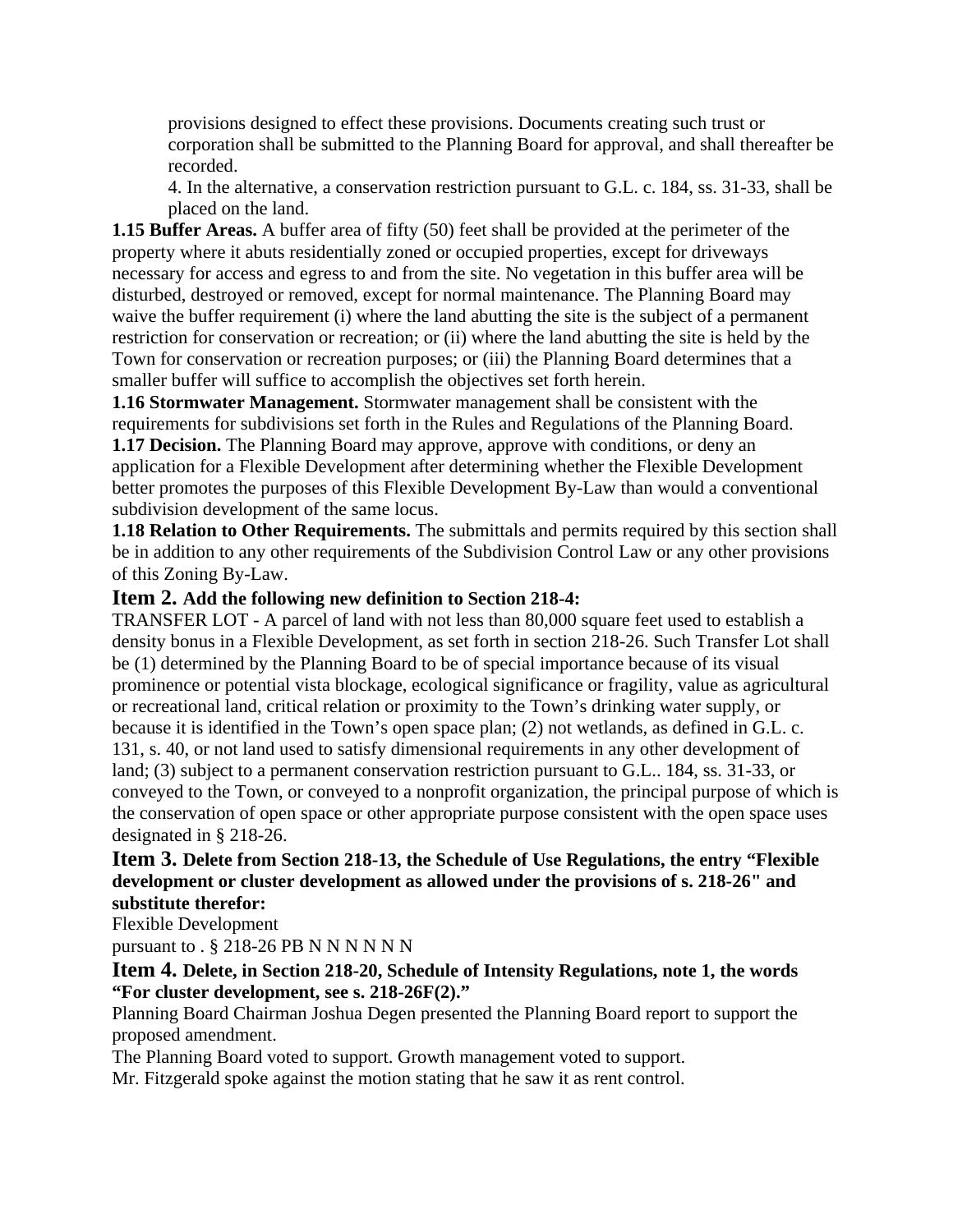## **Article 22 carried by a called 2/3 vote, with approximately 10 voices dissenting. Hearing no objections, the decision of the chair stood.**

**ARTICLE 23:** Moved and seconded that the Town vote to amend Chapter 218, Zoning, of the Code of the Town of Groton Section 218-26.1 Major Residential Development; section 218-4, Definitions; Section 218-20, Schedule of Intensity Regulations; and Section 218-23D; as shown in the warrant. ( as follows)

# **Major Residential Development Original text filed with the Town Clerk on March 17, 2003 Revised text filed on April 28, 2003**

# **Item 1. Add a new section 218-26.1, entitled Major Residential Development, as follows: SECTION 218-26.1 MAJOR RESIDENTIAL DEVELOPMENT**

A. Purpose. The purpose of this section is to assure a public voice and public authority in consideration of alternative approaches to residential developments which, because of their impacts, are of importance to the Town, as stated in "Groton 2020: Planning Directions," Groton's Comprehensive Plan.

B. Definition. Major Residential Development shall mean the division or subdivision for residential purposes of any tract of land or adjacent tracts of land in common ownership as of October 1, 1997, which would result in any of the following:

1. An increase by six (6) or more lots above the number there two years earlier;

2. More than two (2) lots with driveway access onto a street existing at the time of lot creation, unless no such lot has a driveway location within 600 feet of the driveway location of another lot being created in the same division or subdivision of land;

3. More than one (1) lot with no potential site for construction of a dwelling any part of which would be less than 200 feet from a street existing at the time of the creation of such lot.

C. Special Permit Required. A Major Residential development shall require the grant of a special permit by the Planning Board in accordance with the provisions set forth herein.

D. Procedures. Applicants for Major Residential Development shall submit **both** of the following plans:

1. A conventional plan in full conformance with all zoning, subdivision regulations, health regulations, wetlands regulations and other applicable federal, state and local requirements. This conventional plan shall be prepared in conformance with the requirements for a preliminary plan as set forth in the Subdivision Rules and Regulations of the Planning Board; provided, however, that in simple cases, such requirements may be waived by the Planning Board. In any event, the proponent shall have the burden of proof with regard to the design and engineering specifications shown on such conventional plan. Where the applicant intends to proceed pursuant to Section 218-26, Flexible Development, the conventional plan may be the Yield Plan, as defined therein.

2. An alternative development plan, as set forth below:

A. For division or subdivision of land so as to create one or two lots: A shared driveway and/or hammerhead lot special permit plan pursuant to Section 218-23.1, hereunder.

B. For division or subdivision of land so as to create from three to eight lots: A Residential Compound Plan as set forth in the Planning Board's Rules and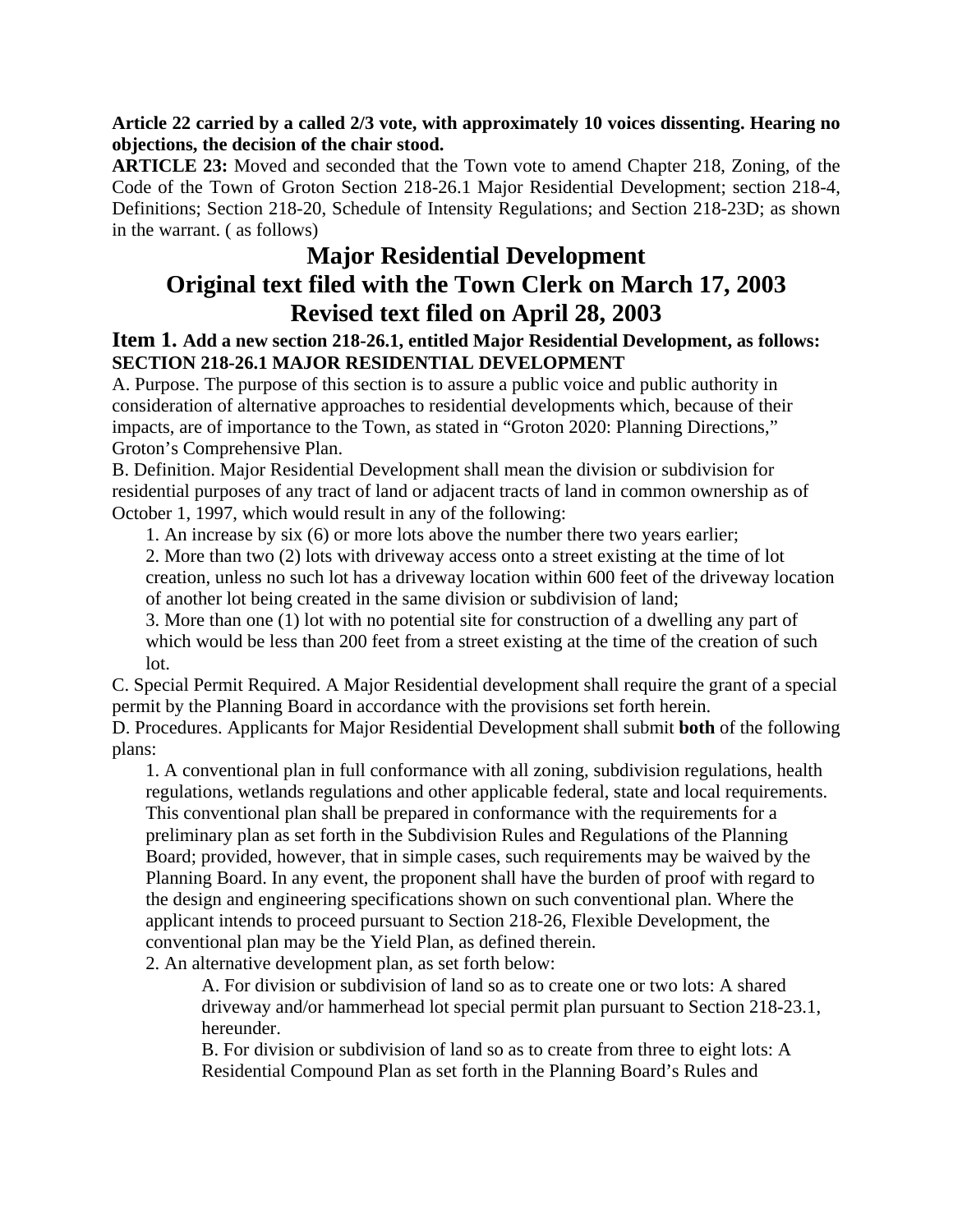Regulations governing the subdivision of land; or, a Flexible Development Plan, pursuant to Section 218-26.

C. For division or subdivision of land so as to create nine or more lots: a Flexible Development Plan, pursuant to Section 218-26.

E. Review. The Planning Board may engage a landscape architect or an economic analyst, at the expense of the applicant, to review the conventional and the alternative plan, and to make a recommendation with regard to the decision of the Planning Board, as set forth in subsection G, below.

F. Other Required Submittals. The Planning Board may require an applicant for Major Residential Development to submit the following additional materials:

> A. Economic Impact Analysis, comparing the impact as to town services and schools of the conventional and alternative plans;

B. Narrative and tabular materials describing the plans, including the number and size of proposed dwelling units, proposed phasing, and other special features of the development.

C. Other information as may be necessary to make the decision set forth below. G. Decision. The Planning Board shall approve or approve with conditions as a Major Residential Development, whichever plan, conventional or alternative, best promotes the objectives of:

- 1. Traffic and pedestrian safety;
- 2. Economic impact;
- 3. Preservation of recreational facilities, open spaces, agricultural resources, and unique natural features;
- 4. Housing for persons or households over the age of fifty-five (55), for persons with disabilities, or for low or moderate income households, as defined by the Commonwealth's Department of Housing and Community Development; and
- 5. Groton 2020: Planning Directions, Groton's Comprehensive Plan.

**Item 2. Delete the definition of Major Residential Development from Section 218-4. Item 3. Add the following note 4 to Section 218-20, the Schedule of Intensity Regulations, attaching such note to the frontage requirement in the R-A and R-B Districts:**

4Lots shown on a Residential Compound Plan (as described in Chapter 346, Subdivision of Land) endorsed by the Planning Board pursuant to the Subdivision Control Law, may, upon the grant of a special permit by the Planning Board, reduce lot frontage to fifty (50) feet.

# Item 4. **In Section 218-23.D, delete the entire sentence after the words "no more than ....." and substitute the words "two lots".**

Planning Board member Carolyn Perkins presented the Planning Board report to support. Planning Board voted to support. The Growth Management Advisory Committee voted to support.

**Article 23 carried by a 2/3 majority, as declared by the chair.** There were no objections. The Moderator recessed the ATM. At 7:55 there were 567 voters in attendance. The chair called the STM to order. The Moderator recessed the STM and reconvened the Annual Town Meeting.

The Moderator explained that the meeting would now take up the motion for the school budget and asked that the main motion be re-read as follows: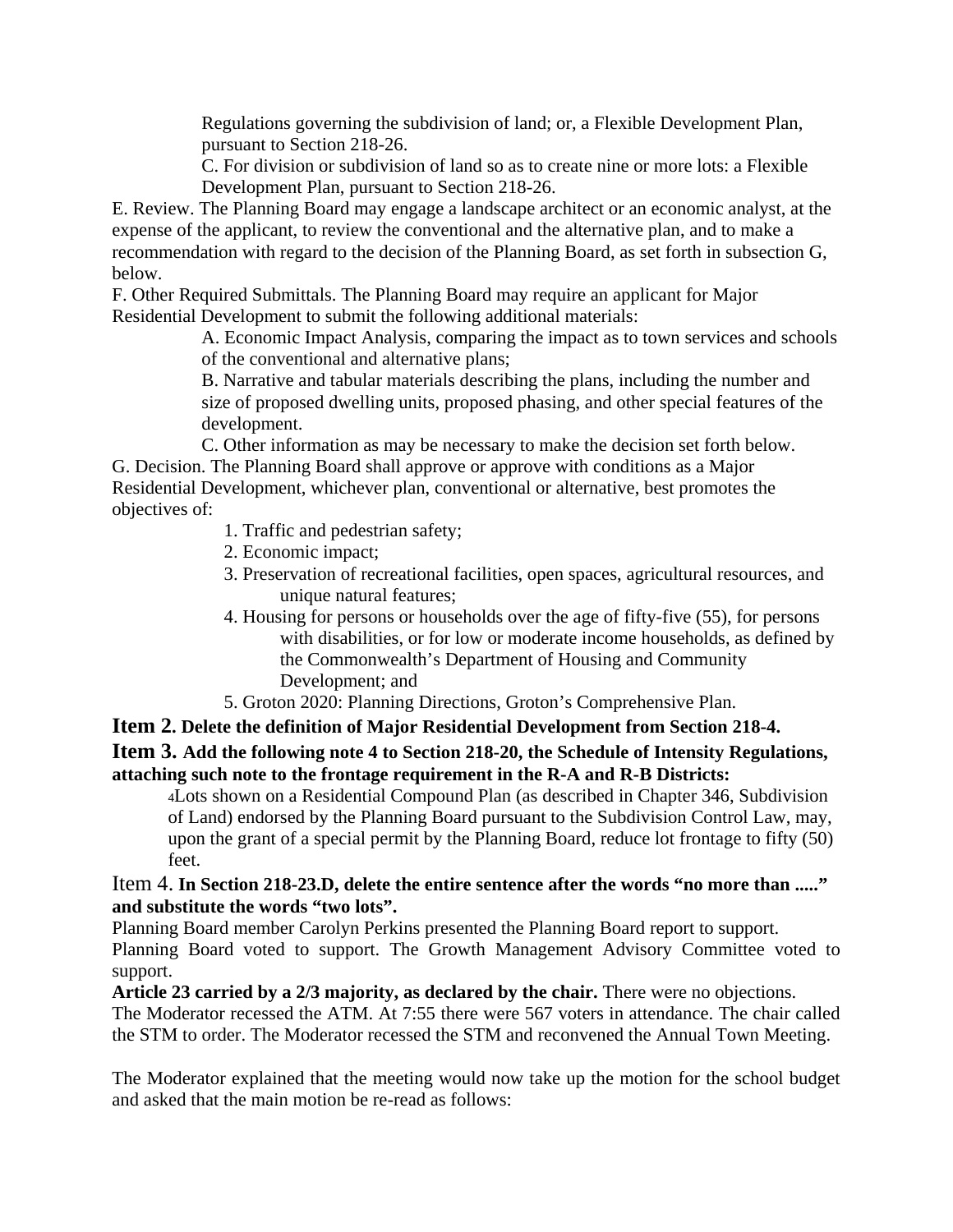Moved and seconded that the Town vote to raise and appropriate the sum of \$19,596,649 for Schools as represented by Lines 3000 through 3035 in the budget, exclusive of line 3034 Additional Groton-Dunstable Regional School District Additional Expenses: Tier 1a Override, and line 3035 Additional Groton-Dunstable Regional School District Additional Expenses: Tier 1b Override, Lines 3000 and 3010 to be considered together a single, separate appropriation for the purposes voted, and lines 3020, 3021, 3022, 3023 and 3030 to be considered together a single, separate appropriation for the purposes voted, provided, however, that the amounts in lines 3010, 3023 and 3030 shall be appropriated only to the extent received by the Town from the Commonwealth.

The Moderator stated that there was an amendment to the NVTHS budget that will be reflected in the final amount

The School Committee made a presentation to the meeting detailing the proposal and what possible cuts may be made. Mr. Wilson, offered a presentation in which he stated that it was possible that the chapter 70 money may very well be restored, according to recent conversations with Representative Hargraves.

Mr. McKinney read a statement signed by Rep. Hargraves, that urged voters to support the Tier 1b over-ride, saying that the State budget was still in a state of flux and that the school district should not be penalized due to the cuts in State aid.

At 9 pm there were 737 voters in attendance.

Mr. Wilson, Finance Committee chair, spoke regarding consistency issues. The Moderator opened the floor to debate. Ms. Leonard spoke regarding the possibility of the re-instating of the state budget. Superintendent Jennings stated that the school committee could certify the assessment at a lower amount. Ms. Osbourne asked how pre-school, kindergarten and extended day tuition fit into the budget. Mr. Young stated that they apply the projected revenues to the budget, prior to making budget recommendations. Mr. Fitzgerald spoke in support of both Tier 1a and 1b over-rides.

Mr. Brown stated that Groton has one of the highest debt amounts in the state. He suggested not cutting teachers and looking for other ways to cut, such as other staff. Mr. Maloomian stated that 60% of our budget goes to the school. He wanted to know why the Selectmen weren't working harder to bring about a cohesive approach to the problem. Mr. Cunningham spoke in support of both levels of the over-ride. He stated that the Finance Committee and the school committee did meet on several occasions but perhaps more could have been done. Mr. Chamberlin stated that the Selectmen should not be "micro-managers" but assured the meeting that he would be more pro-active in the future. Mr. Hartnett stated that he supported the full amount of the over-ride. He also stated that appointing the Finance Committee members is an important job of the Selectmen but that it is an independent board and not beholden to the BOS.

Mr. Kopec read a statement from Mr. Bellitsky. A motion was made to move the question. Seconded. The question was moved by a  $2/3$  declared vote.

The motion was re-read and corrected by the Moderator to reflect the total amount as \$19,659,174.

#### **The motion carried unanimously.**

A contingency appropriation was moved onto the floor tier1b: \$1,004, 427.

**The motion carried by majority.**

The second contingency appropriation \$1,436, 323 (tier 1a) override.

**The motion carried by majority: 473 in favor, 172 opposed.**

**8) WATER ENTERPRISE**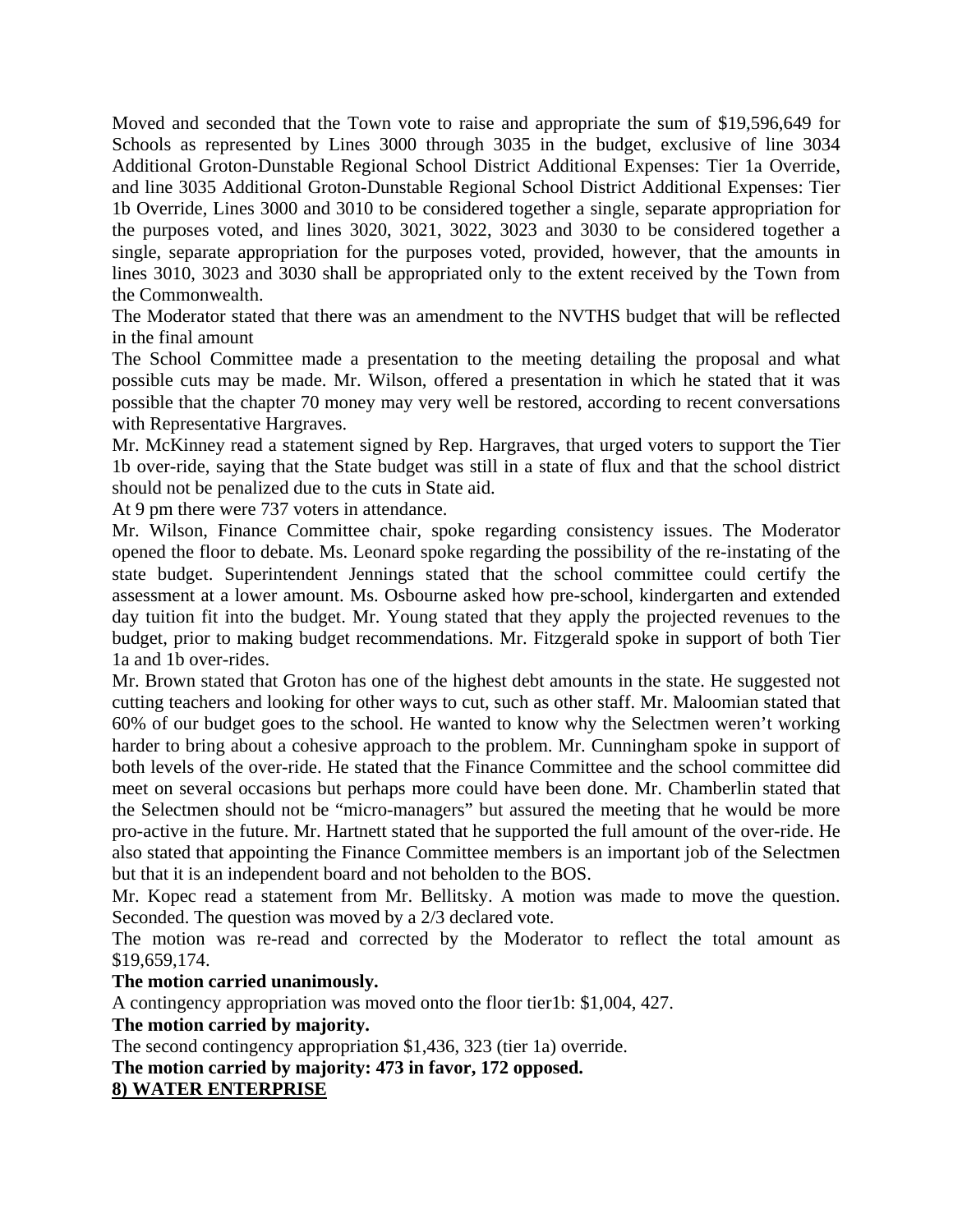Moved and seconded that the Town vote to appropriate from Water Rates and Fees the sum of \$928,569 to the Water Enterprise Fund for FY2004 to defray all operating expenses, interest charges, and principal payments on bonds outstanding as they accrue and any reimbursement to the Town.

# **Carried by majority.**

# **9) SEWER ENTERPRISE**

Moved and seconded that the Town vote to appropriate from Sewer Rates and Fees the sum of \$701,593 to the Sewer Enterprise Fund for FY2004 to defray all operating expenses, interest charges, and principal payments on bonds outstanding as they accrue and any reimbursement to the Town.

# **Carried by majority.**

# **10) ELECTRIC LIGHT**

Moved and seconded that the Town vote to appropriate the income from the sale of electricity to private consumers or for electricity supplied to municipal buildings or from municipal power and from the sale of jobbing during Fiscal 2004 for the Groton Electric Light Department; the whole to be expended by the Manager of that department under the direction and control of the Board of Electric Light Commissioners for the expenses of the ensuing fiscal year as defined in Section 57 of Chapter 164 of the General Laws of the Commonwealth. The total fund to be appropriated is -0-, line item 8040 of the Budget.

# **Carried unanimously.**

The Moderator entertained a motion to adjourn. Seconded.

# **Carried unanimously.**

The Annual Town Meeting was adjourned at 10:10 pm until May 12, 2003 at 7:30pm. The Moderator then reconvened the STM. (see separate minutes)

The Annual Town Meeting was called to order at 7:32 pm on Monday, May 12, 2003 by Moderator Robert S. Gosselin. Although there was no quorum requirement there were 77 voters in the auditorium.

**ARTICLE 7:** Moved and seconded that the Town vote in accordance with Section 8 of Chapter 533 of the Acts of 1991, as amended by Chapter 115 of the Acts of 1995, to approve the budget of the Groton Country Club and Recreation Authority.

The Finance Committee voted to support.

# **Article 7 carried unanimously.**

**ARTICLE 8:** Moved and seconded that the Town vote to transfer \$21,985 from the Sewer Enterprise Fund Surplus to the fiscal 2004 Enterprise Department Budget.

## **Article 8 carried unanimously.**

**ARTICLE 9:** Moved and seconded that the Town vote to transfer from free cash \$127,300 to purchase a front-end loader for the Highway Department

The Finance Committee voted to support.

# **Article 9 carried unanimously.**

**ARTICLE 10:** Moved and seconded that the Town vote to raise and appropriate \$39,000 to purchase and replace the Police, Fire and EMS radio dispatch system.

The Finance Committee voted to support.

## **Article 10 carried unanimously.**

**ARTICLE 11:** Moved and seconded that the Town vote to raise and appropriate \$16,675 to reshingle the roof at Squannacook Hall.

The Finance Committee voted to support. The Board of Selectmen voted to support.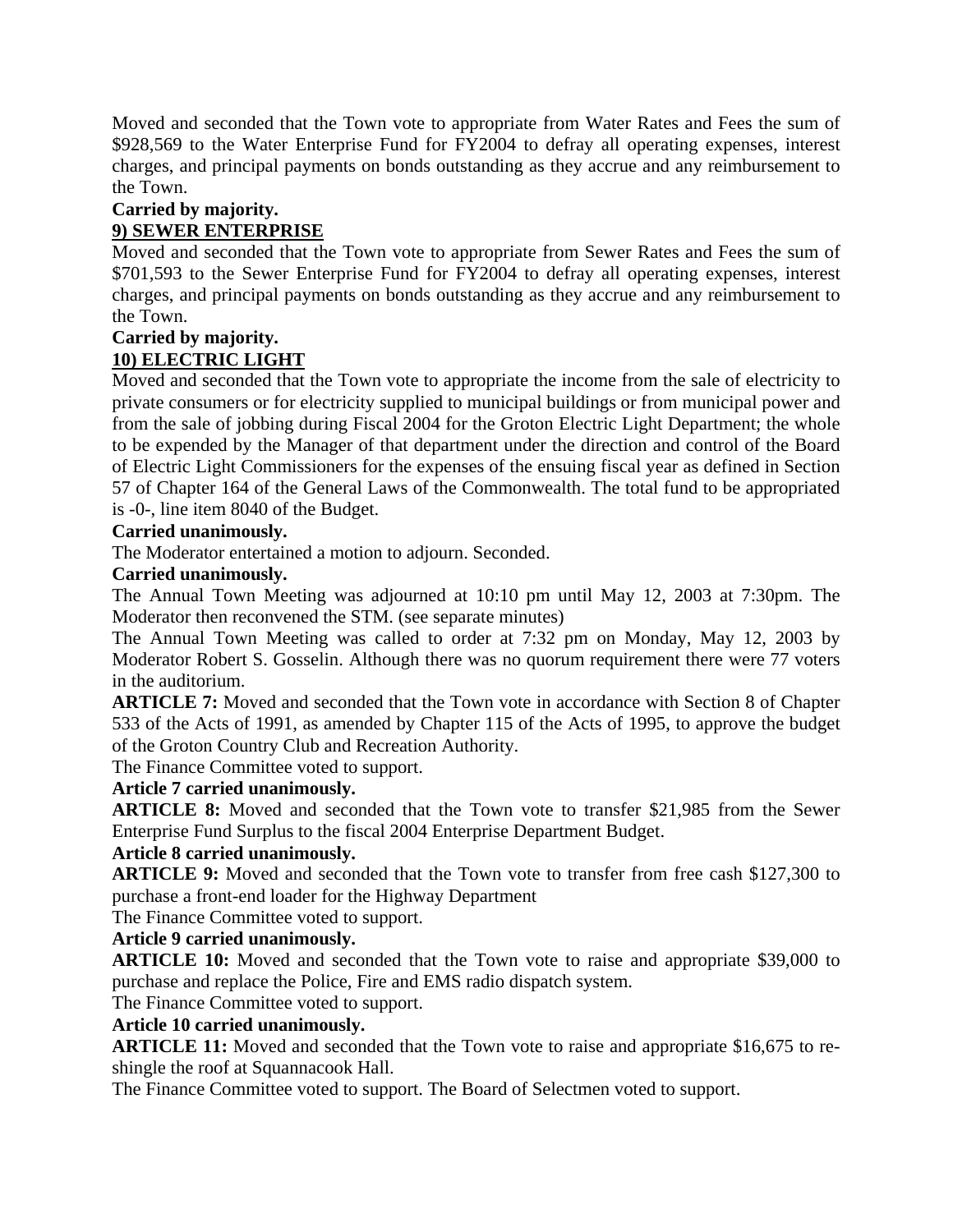### **Article 11 carried unanimously.**

**ARTICLE 12:** Moved and seconded that the Town vote to raise and appropriate \$75,000 for costs associated with the acquisition evaluation of the land described generally as follows:

Property in the Town of Groton off Gilson Road, Groton Assessors' Map 135, Lot 38 and Map 253, Lot 2, adjacent to the Littleton town line.

for the purpose of use as an elementary school site, including land appraisal, engineering and legal costs.

The Finance committee voted to oppose (3-5). There was considerable discussion as to whether or not the site would even be available given the recent court decision that allowed the seller to sell to any buyer. Mr. Wilson asked what the lease agreement would be. Mr. O'Sullivan stated that the intent was to lease it to the school for \$1. Mr. Degen queried whether or not the Town has gotten consent of the landowner. The Town has not gotten consent. Mr. Degen further stated that the town might be able to get land for free if they grant waivers to a builder that is currently before the planning board. Representatives of the family stated that they were actively pursuing over 55 housing on that land. Mr.Fitzgerald spoke against the article. Mrs. Hargraves spoke against the article. She asked to postpone indefinitely. The chair stated that he would accept the motion to postpone after he accepted the motion to amend. The motion to amend was as follows:

By adding the following providing however that no funds should be expended hereunder unless the Board of Selectmen has determined that the owner of the land is interested in selling the land for the purpose of a school.

Mrs. Hargraves made a motion to postpone indefinitely. Seconded.

Mr. Funch spoke in favor of the main motion. Mr. Cunningham spoke against the amendment.

#### **The motion to amend was defeated.**

At 8:35 there were 194 voters in the attendance.

**The motion to postpone was defeated.**

#### **Mr. Moulton moved the question. The question was moved unanimously.**

Tellers called and sworn:

Michael Manugian.

#### **Article 12 carried by majority: 77-67.**

**ARTICLE 13:** Moved and seconded that the Townvote to raise and appropriate **\$75,000** to be added to the sum already on deposit in the Conservation Fund.

The Finance Committee and the Board of Selectmen voted to support.

#### **Article 13 carried by majority.**

**ARTICLE 14:** Moved and seconded that the Town vote to raise and appropriate \$50,000 for the Reserve Fund.

The Finance Committee voted to support.

#### **Article 15 carried unanimously.**

**ARTICLE 15:** Moved and seconded that the Town vote to renew the revolving account under Chapter 44, § 53E½ of the General Laws for the purpose of utilizing receipts and fees received under Chapter 198 of the Code of the Town of Groton, Soil Erosion and Sediment Control, said receipts and fees to be credited to said account and expended by the Earth Removal Advisory Committee for administration, oversight and review activities under Chapter 198, with the maximum amount to be expended in said account not to exceed \$10,000 for Fiscal Year 2004. The Finance Committee voted to support.

## **Article 15 carried unanimously.**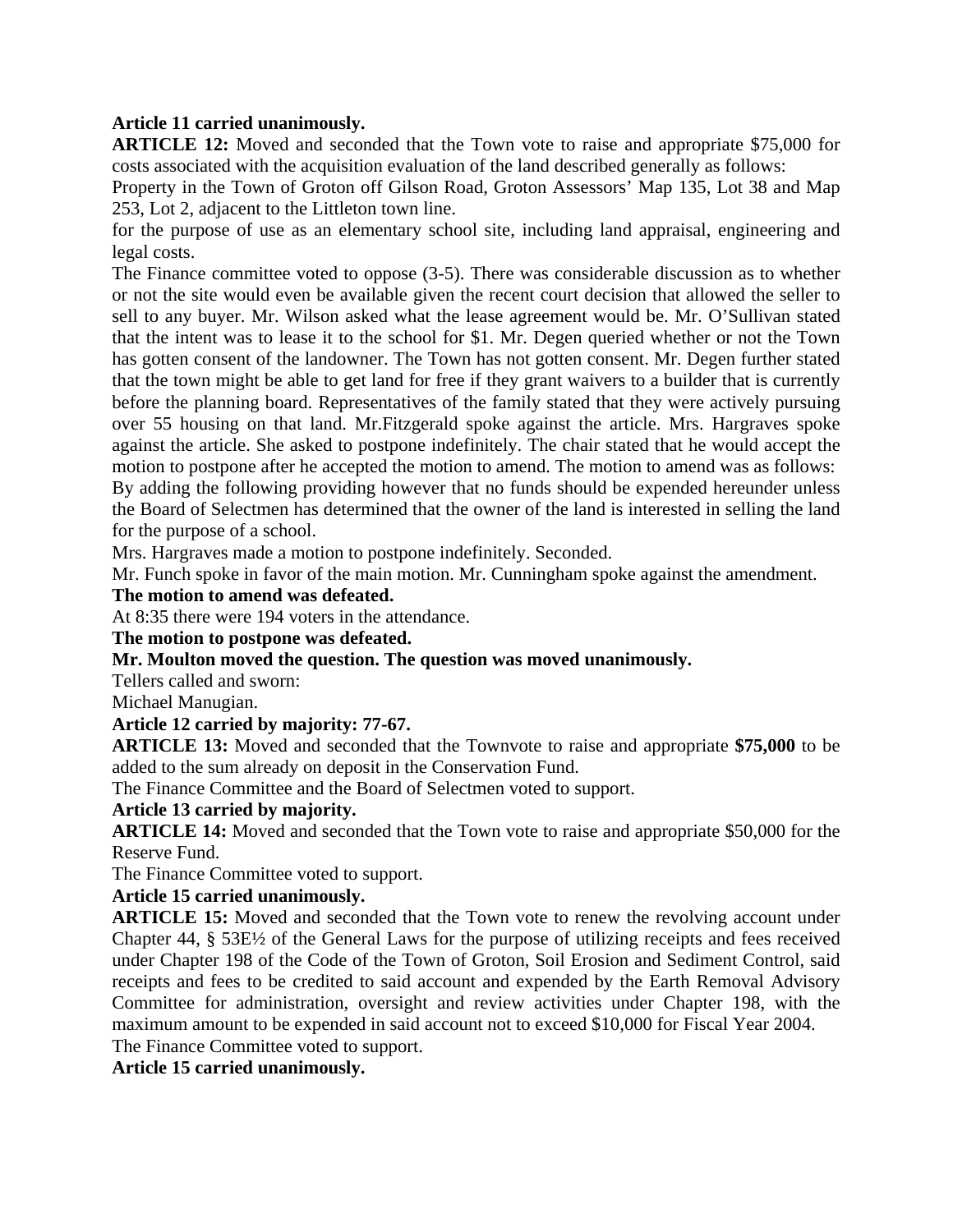**ARTICLE 16:** Moved and seconded that the Town vote to amend Chapter 153, Historic Districts and Commission, of the Code of the Town of Groton as printed in the warrant, as follows:.

To see if the town will vote to amend Chapter 153, Historic Districts and Commission, of the Code of the Town of Groton by deleting from section 153-2.A(1), Establishment of districts, the phrase "Town of Groton date March 2, 1964, scale one inch equals four hundred feet" and substituting therefore "Town of Groton dated March 10, 2003";

and by deleting from section 153-2.A (2), Establishment of districts, the phrase "Town of Groton dated March 2, 1964, scale one inch equals four hundred feet" and substituting therefor "Town of Groton dated March 10, 2003";

and by deleting from section 153-2.A (3), Establishment of districts, the phrase "Town of Groton dated March 2, 1964, revised January 11, 1965, scale one inch equals four hundred feet" and substituting therefor "Town of Groton dated March 10, 2003";

#### **Article 16 carried unanimously.**

**ARTICLE 17:** Moved and seconded that the Town vote to accept the conveyance of a parcel of land to be managed by the Town Forest Committee, consisting of approximately 8.5 acres, described in a deed recorded with Middlesex South Registry of Deeds in Book 27198, Page 090, being shown as Parcel 5 on Assessors' Map 210.

The Finance Committee voted to support.

#### **Article 17 carried by majority, one voice dissenting.**

**ARTICLE 18:** Moved and seconded that the Town vote to amend the Groton Wetlands Protection Bylaw, designated as Chapter 215 in the Code of the Town of Groton, as printed in the warrant as follows:

MOVE to strike:

- A.)CHANGE Subsection 215-7.A (1) (b), Prohibited Activity, from "Erection of permanent buildings, including, but not limited to, barns, garages, or attached structures" TO "Erection of permanent structures, including, but not limited to, barns, garages, or attached structures"'
- B.)CHANGE Subsection 215-7.A (1) (c), Prohibited Activity, from "Construction of parking lots or use of land for parking of motor vehicles" TO "Construction of parking lots/driveways or use of land for parking of motor vehicles"
- C.) ADD to Subsection 215-7.A (1), Prohibited Activity, a new paragraph (g) as follows: "Grading except for minor grading as defined in the Regulations adopted under this chapter." AND REPLACE WITH:
- *A.)ADD to Subsection 215-7.A (1), Prohibited Activity, a new paragraph (g) "Driveways or retaining walls except if done in compliance with the Regulations."*
- B.) ADD to Subsection 215-7.A (1), Prohibited Activity, a new paragraph (*h*) "Grading except

for minor grading as defined in the Regulations adopted under this chapter."

- A.) CHANGE Subsection 215-7.A (1) (b), Prohibited Activity, from "Erection of permanent buildings, including, but not limited to, barns, garages, or attached structures" TO "Erection of permanent structures, including, but not limited to, barns, garages, or attached structures"; B.) CHANGE Subsection 215-7-A (1) (c), Prohibited Activity from "Construction of parking lots or use of land for parking of motor vehicles" TO "Construction of parking lots/driveways or use of land for parking of motor vehicles"; C.) ADD to Subsection 215.7A (1), Prohibited Activity, a new paragraph (g) as
	- follows: "Grading except for minor grading as defined in the Regulations adopted under this chapter."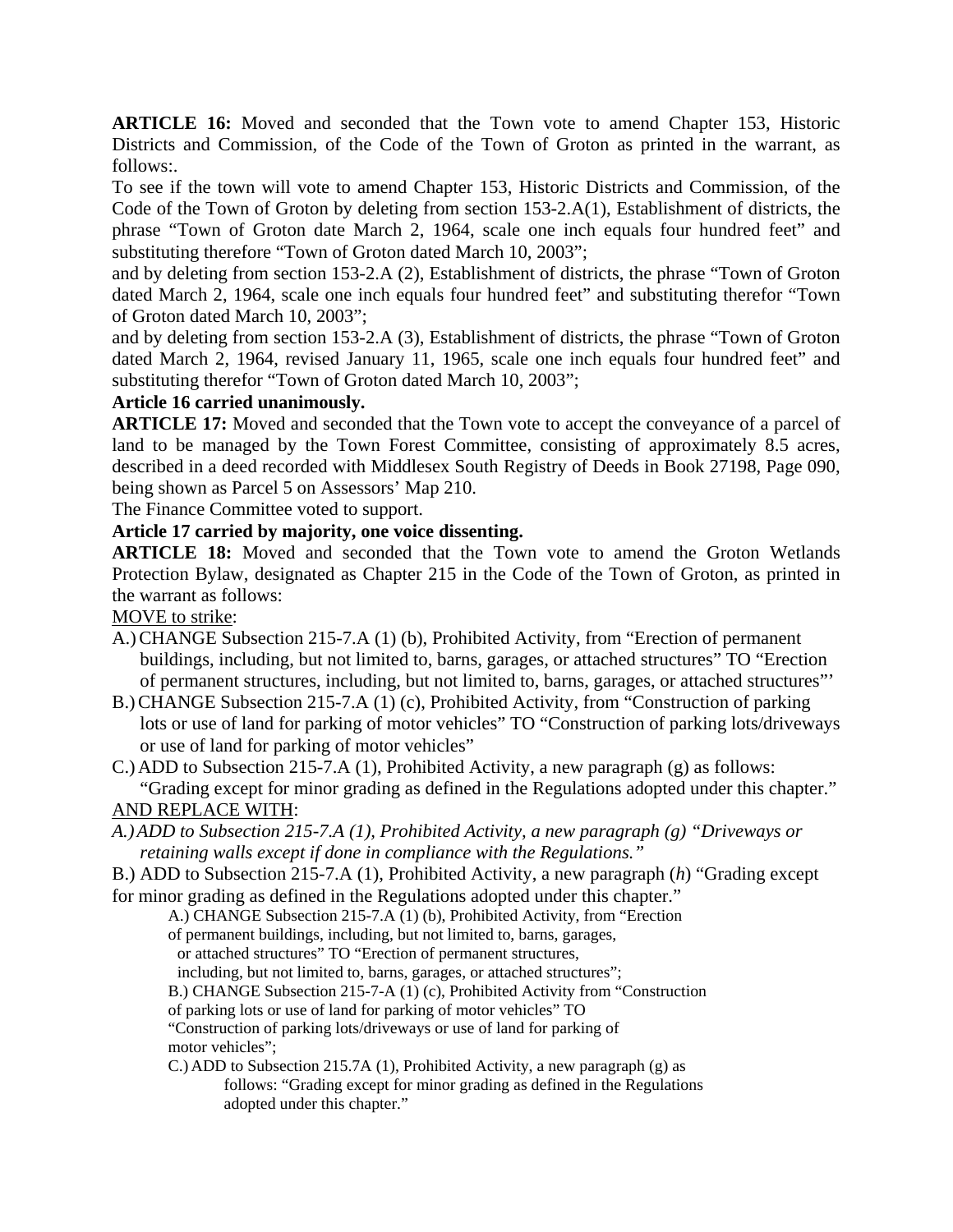Ms. Corwin made a motion to amend by striking sections A, B and C and replacing with:

*B.)ADD to Subsection 215-7.A (1), Prohibited Activity, a new paragraph (g) "Driveways or retaining walls except if done in compliance with the Regulations."*

B.) ADD to Subsection 215-7.A (1), Prohibited Activity, a new paragraph (*h*) "Grading except for minor grading as defined in the Regulations adopted under this chapter."

There was an amendment to the amendment adding: "adopted under this chapter." Seconded. **The amendment carried.**

#### **The main motion as amended carried unanimously.**

**ARTICLE 19:** Moved and seconded that the Town vote to authorize the Board of Selectmen to join with the Board of Selectmen of the Town of Pepperell in petitioning the General Court for special legislation relative to the boundary between the Towns of Groton and Pepperell, as printed in the warrant, as follows:

An Act amending Chapter 383 of the Acts of 1991, entitled

## **"AN ACT RELATIVE TO THE BOUNDARY BETWEEN THE TOWNS OF GROTON AND PEPPERELL**"

Be it enacted, etc., as follows:

Section 1. Section 1 of Chapter 383 of the Acts of 1991 is hereby

amended by deleting said section and substituting the following new section:

Section 1. The following described lines shall hereafter comprise certain portions of the boundary line between the Town of Groton and the Town of Pepperell: Beginning at a witness mark (WM1) at the corner of Groton and Pepperell a distance of about 87 feet easterly of the center of the Nashua River, said witness mark having coordinates  $X = 635440.6773$  feet,  $Y =$ 3063644.7752; Thence along the existing boundary line between Groton and Pepperell N 73°- 31'-26" E a distance of 2082.975 feet to a stone bound on the town line at Longley Road/Groton Street, having coordinates  $X = 637438.1201$ ,  $Y = 3064235.5437$ ; Thence continuing N 73°-31'-26" E a distance of 4066.506 feet to the corner at stone bound GP(a), having coordinates  $X =$ 641337.6453, Y = 3065388.8765; Thence S 23°-13'-40" W a distance of 330.025 feet to the corner at stone bound GP(b) having coordinates  $X = 641207.4873$ ,  $Y = 3065085.6021$ ; Thence N 70°-13'-41" E a distance of 1211.560 feet to the corner at stone bound GP(c) having coordinates  $X = 642347.6226$ ,  $Y = 3065495.4432$ ; Thence N  $68^{\circ}$ -50'-38" W a distance of 301.767 feet to the corner at stone bound GP(d) having coordinates  $X = 642066.1947$ ,  $Y = 3065604.3540$ ; Thence along the existing boundary line between Groton and Pepperell N 73°-31'-26" E a distance of 3213.312 feet to a stone bound having coordinates  $X = 645147.5600$ ,  $Y = 3066515.7059$ ; located at Yvonne Drive, a public way within the Town of Pepperell; Thence continuing N 73°-31'-26" E a distance of 1075.87 feet to the Dunstable-Groton-Pepperell town corner having coordinates X  $= 646179.2520$ ,  $Y = 3066820.8416$ .

Coordinates used in this act are based on the Massachusetts Coordinate System, Mainland Zone, as described in sections eight to thirteen, inclusive of chapter ninety-seven of the General Laws. Section 2. This Act shall take effect upon its passage.

#### **Article 19 carried unanimously.**

**ARTICLE 20:** Moved and seconded that the Town vote to adjust the eligibility factors for the property tax exemption for senior citizens under Massachusetts General Laws Chapter 59, Section 5, Clause 41C, in accordance with Section 51 of Chapter 184 of the Acts of 2002, to become effective starting in Fiscal Year 2004 as follows: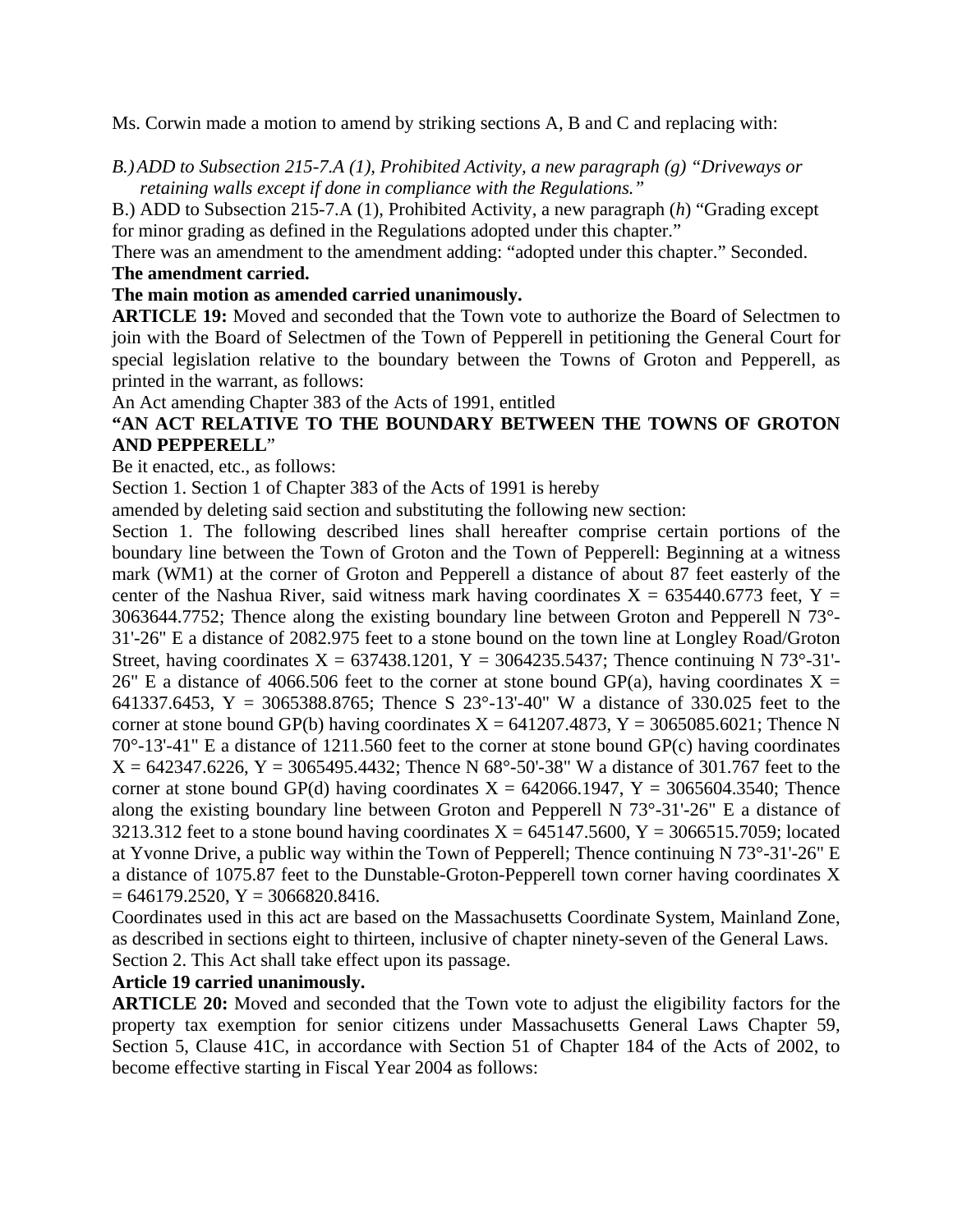- 1. By increasing the allowable income for applicants to \$20,000 for single persons and \$30,000 for married persons; and
- 2. By increasing the allowable assets for applicants to \$40,000 for single persons and \$55,000 for married persons.
- 3. Maintain the current exemption amount of \$1000 per eligible household.

The Finance Committee voted to support.

#### **Article 20 carried unanimously.**

**ARTICLE 24:** Moved and seconded that the Town vote to amend Chapter 218, Zoning, of the Code of the Town of Groton by deleting existing section 218-28, Development Rate Limitation, and substituting therefor a new Section 218-28, Rate of Development and 218-28.1, Subdivision Phasing, the text of which is on file in the Office of the Town Clerk.

Moved and seconded that article 24 be indefinitely postponed.

#### **Article 24 was indefinitely postponed.**

**ARTICLE 25:** Moved and seconded that the Town vote to amend Chapter 218, Zoning, of the Code of the Town of Groton to add a new district, entitled Open Space - Agricultural (OS-A) District, as printed in the warrant, as follows:

Item 1. Add the following entry to section 218-8D:

(4) OS-A Open Space - Agricultural District

- Item 2. Add the following to section 218-12:
- g. Public Use District is intended to regulate land in public use or land with public facilities.
	- h. OS-A Open Space-Agricultural District is intended to regulate parcels within the town permanently restricted pursuant to G.L. c. 134, ss. 31-33, so that such parcels may be assessed and taxed at a uniform rate most advantageous to the owners thereof. No parcel shall be included within the OS-A District unless such permanent restriction pursuant to statute shall be first verified by town counsel. Uses allowed in the district shall be those consistent with such permanent restriction.

Planning Board voted to support, Growth Management voted to support.

Ms. Collette moved to amend the article to read "General Law Chapter 184" instead of Chapter 134.

## **The motion to amend carried.**

The motion as amended reads:

Item 1. Add the following entry to section 218-8D:

(4) OS-A Open Space - Agricultural District

- Item 2. Add the following to section 218-12:
- g. Public Use District is intended to regulate land in public use or land with public facilities.
	- h. OS-A Open Space-Agricultural District is intended to regulate parcels within the town permanently restricted pursuant to G.L. C184, § 31-33, so that such parcels may be assessed and taxed at a uniform rate most advantageous to the owners thereof. No parcel shall be included within the OS-A District unless such permanent restriction pursuant to statute shall be first verified by town counsel. Uses allowed in the district shall be those consistent with such permanent restriction.

## **Article 25, as amended, carried as declared by the Moderator.**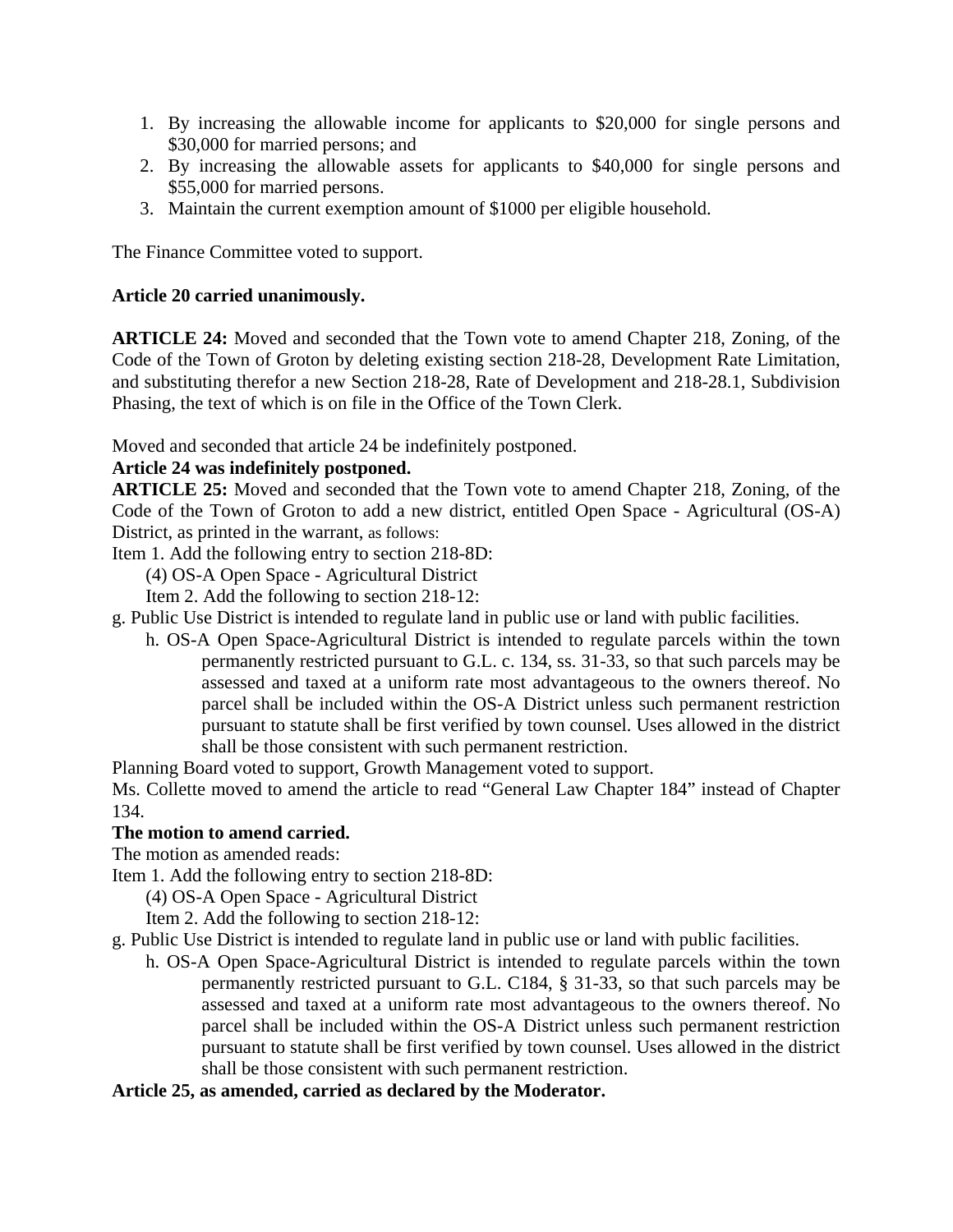**ARTICLE 26:** Moved and seconded that the Town vote to amend Chapter 218, Zoning, of the Code of the Town of Groton and the Zoning Map by deleting from section 218-9, Location of Districts, the phrase "Town of Groton, Massachusetts – Zoning Map, dated March 1, 1998," and by substituting therefor, "Town of Groton, Massachusetts – Zoning Map, dated March 10, 2003, revised April 28, 2003," a copy of which is on file in the Office of the Town Clerk.

The Planning Board voted to support. GMAC voted to support.

# **Article 26 carried by 2/3 majority.**

**ARTICLE 27:** Moved and seconded that the Townvote to amend Chapter 196, Signs, of the Code of the Town of Groton as shown in the warrant paragraph A5 and substituting in it's place the following:

After considerable debate, the chair entertained a motion to postpone indefinitely.

**Carried by majority. Article 27 was indefinitely postponed.**

**ARTICLE 28:** Moved and seconded that the Town vote to amend Chapter 196, Signs, of the Code of the Town of Groton as shown in the warrant, as follows:

By deleting the following sub-section:

#### **§196-8 Temporary Signs**

B. Temporary signs can only be displayed for less than thirty (30) days in a calendar year. They must meet the same standards of compatibility, readability, nondistractability and safety as permanent signs. Temporary signs to be placed on Town property require the approval of the Selectmen. No temporary sign shall exceed twenty (20) square feet.

*And inserting in its place the following sub-section:*

## **§196-8 Temporary Signs**

B. Temporary signs may only be displayed for less than sixty (60) days in a calendar year. Temporary signs must meet the same standards of size, compatibility, readability, illumination, nondistractibility and safety as permanent signs. Temporary signs to be placed on Town property require the approval of the Selectmen. No temporary sign shall exceed sixteen (16) square feet.

#### **Article 28 carried by majority.**

**ARTICLE 29:** Moved and seconded that the Town vote to raise and appropriate or transfer from available funds a sum of money to be added to the sum already on deposit in the Town Stabilization Fund,

Moved and seconded that this article be indefinitely postponed.

## **Article 29 was indefinitely postponed.**

**ARTICLE 30***:* Moved and seconded that the Town vote to transfer a sum of money from the Excess and Deficiency Fund (free cash) for the purpose of affecting the tax rate for the period beginning July 1, 2003, and ending June 30, 2004.

Moved and seconded that this article be indefinitely postponed.

## **Article 30 was indefinitely postponed.**

**ARTICLE 31**: Moved and seconded that the Town vote to rezone from R-A (Residential-Agricultural) to B-1 (Business) certain premises situated at 55-61 Lowell Road owned by Gibbet Hill Farm, LLC, consisting of approximately  $280.697\pm$  square feet or  $6.444\pm$  acres of area, which premises is a portion of the land described in a deed recorded with Middlesex South District Registry of Deeds in Book 31800, Page 319, being shown as Parcel 3 on Assessors' Map